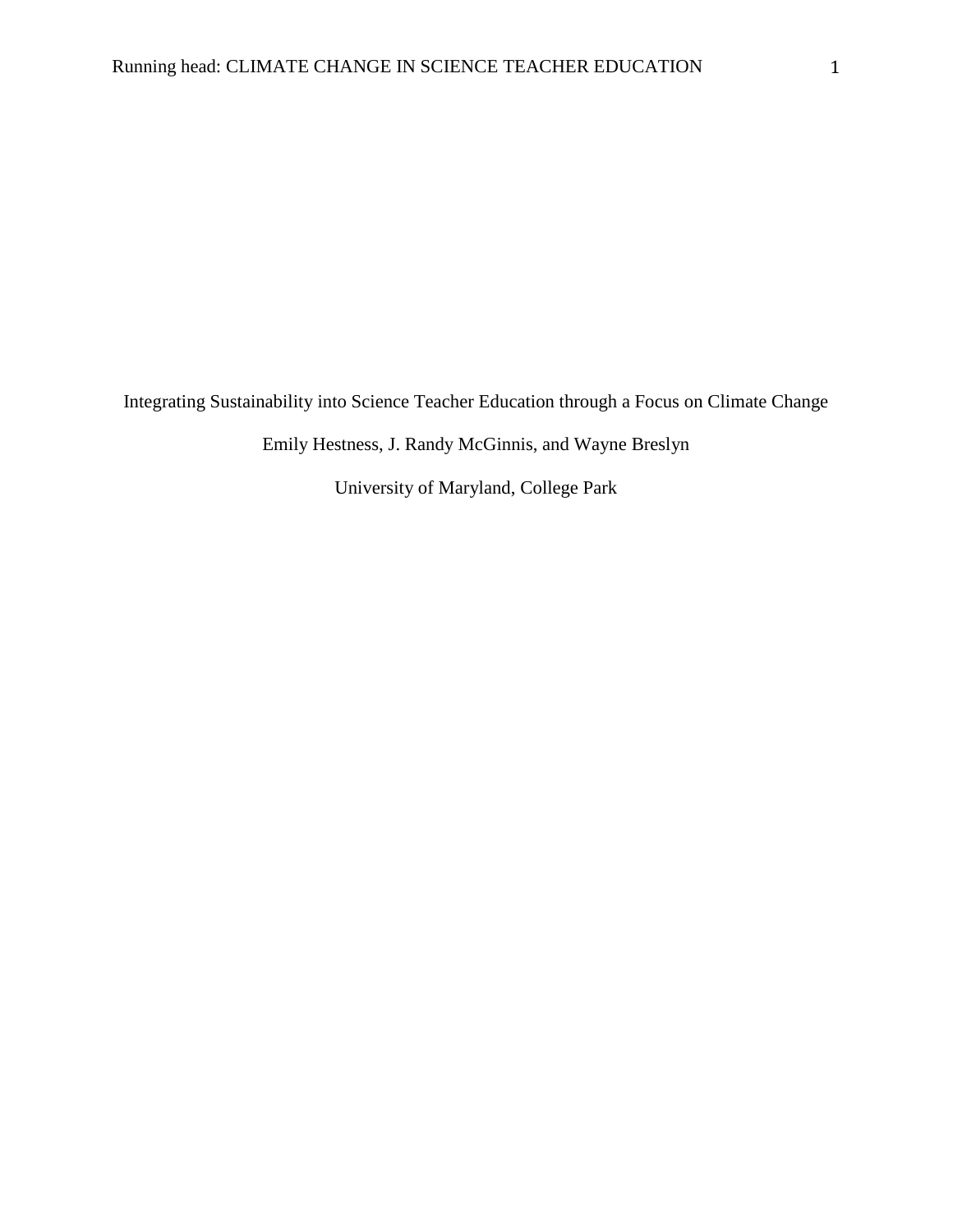#### Abstract

In this chapter, we report on our experiences integrating sustainability as an organizing theme in an undergraduate science methods course. The course modeled the use of sustainability as a lens for examining local and global challenges, with a particular focus on climate change. The development of the course was informed by ideas from the Next Generation Science Standards, our state's environmental literacy standards, and national teacher education standards. We describe key elements of the course design that promoted examination of climate change and its relationship to local and global sustainability issues. We present examples of teacher candidates' responses to the sustainability focus, suggesting the potential influences of the course on their understanding and concern related to sustainability, as well as their thinking about their future science teaching practice. As instructors, we reflect on lessons learned from the experience of designing and teaching the course, including its affordances and challenges. We conclude with recommendations for teacher educators interested in incorporating sustainability into their work with teacher candidates.

*Keywords:* science teacher education, science methods, sustainability, climate change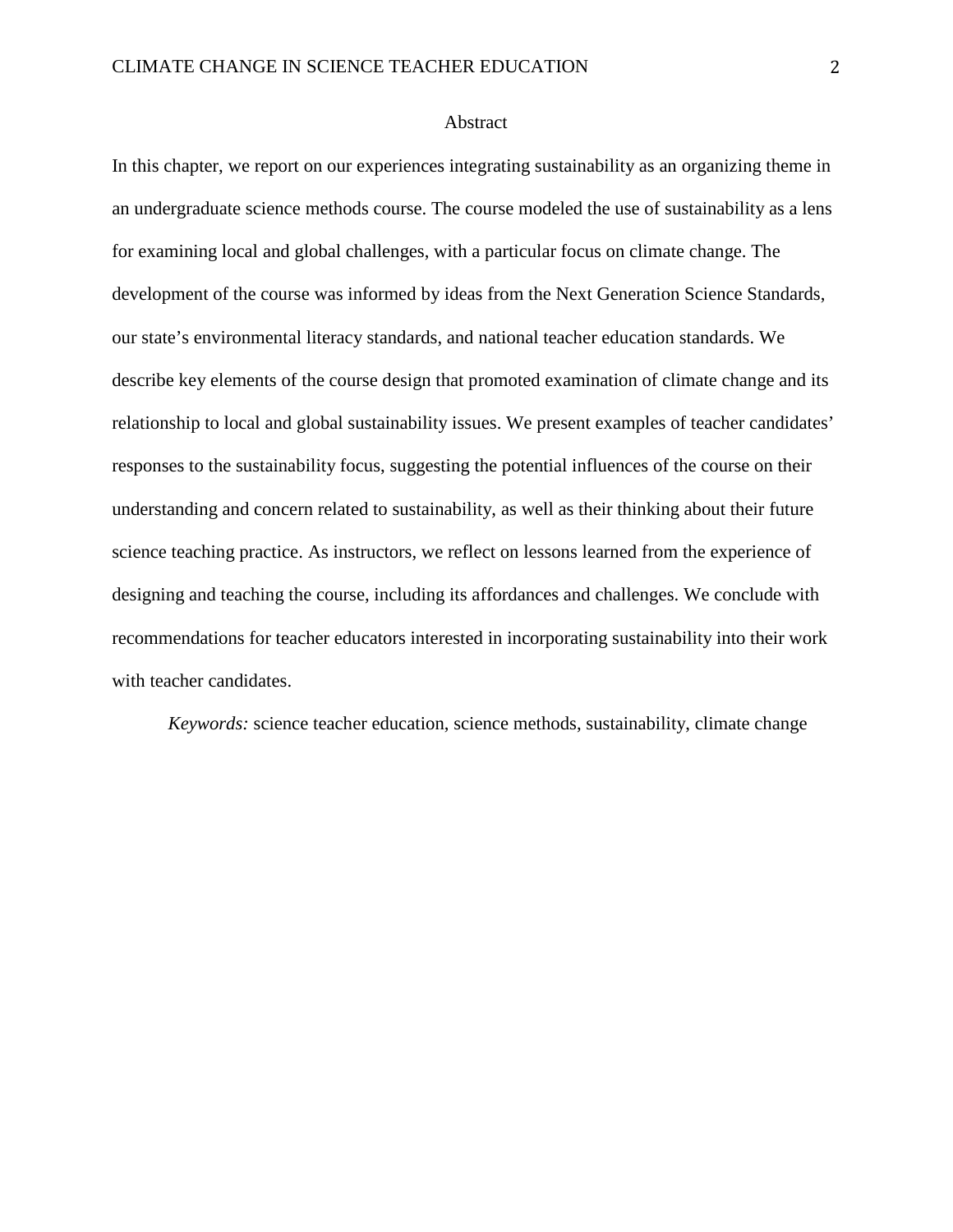Integrating Sustainability into Science Teacher Education through a Focus on Climate Change

# **Introduction**

In the current global environmental, economic, and social landscape, sustainable decisions and actions that "meet the needs of the present without compromising the ability of future generations to meet their own needs" (World Commission on Environment and Development, 1987, p. 41) are increasingly critical. Currently observed impacts of climate change are "unprecedented over decades to millennia" (Intergovernmental Panel on Climate Change (IPCC), 2013, p. 4), and there is scientific consensus that human activities are "extremely likely" (IPCC, 2013, p. 17) the dominant cause. Such environmental dilemmas are bound together with global economic and social justice concerns, as nations most adversely affected by the problems – regardless of their contributions - have the fewest resources to adapt to their effects. The complexities of current sustainability challenges such as global climate change illustrate the interdisciplinary nature of the knowledge and skills required for their resolution. Addressing such multifaceted, and sometimes daunting, issues in the classroom is no insignificant task, and may require reformed approaches to teaching and learning. Yet as Nolet (2009) asks, "If, through reform of our education systems, it would be possible to effectively meet the tremendous challenges that lie ahead, wouldn't education reform be a moral imperative?" (p. 436).

The growing STEM education movement in the United States presents an opportunity to reorient science teaching and learning toward the study of the "grand challenges" of our time (Bybee, 2010, p. 31), many of which are linked to sustainability. The President's Council of Advisors on Science and Technology (PCAST) has argued that STEM education will play a central role in our nation's ability to resolve pressing energy, health, and environmental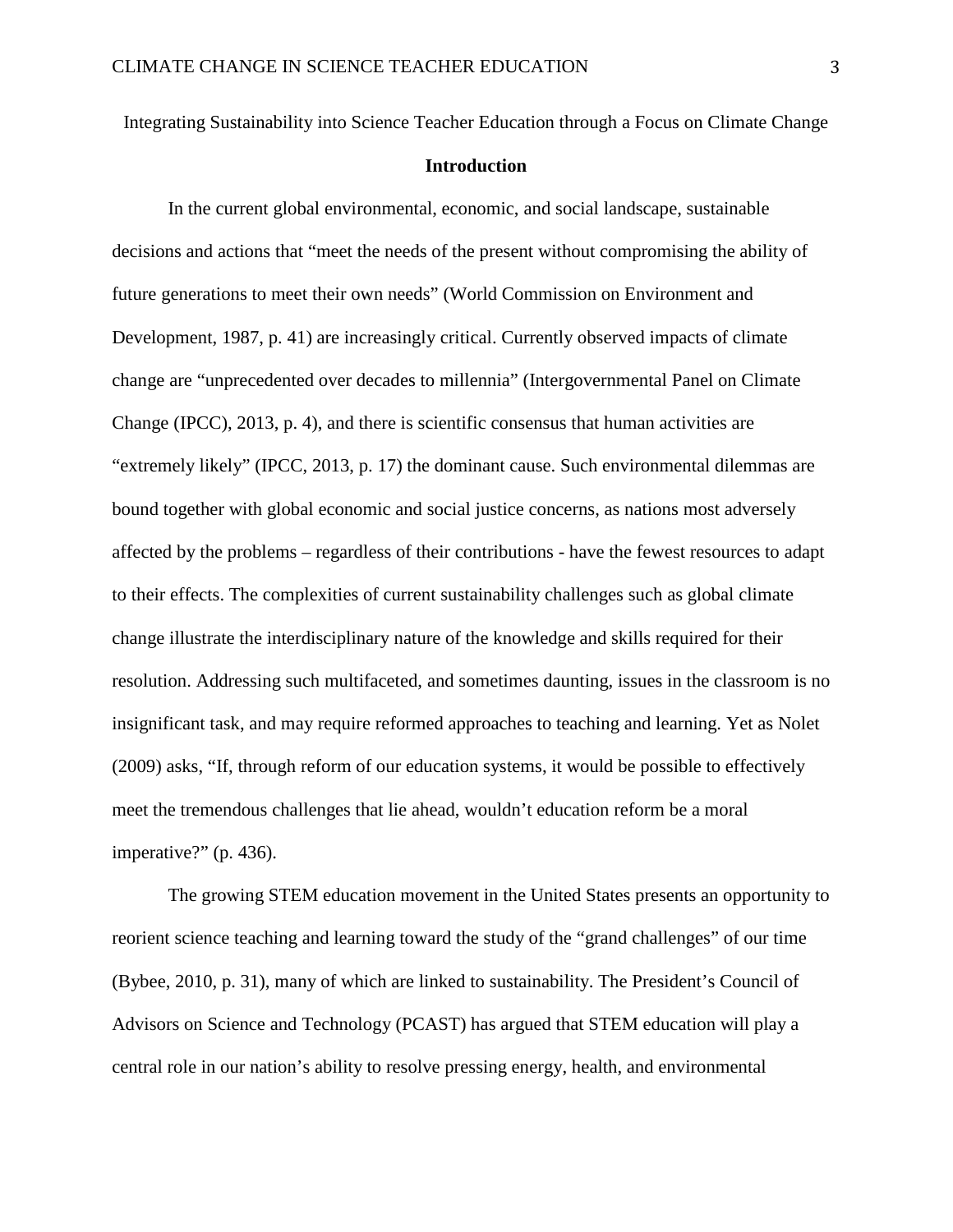challenges, and has the potential to "strengthen our democracy by preparing all citizens to make informed choices in an increasingly technological world" (PCAST, 2010, p. v). Toward this end, the *K-12 Framework for Science Education* (National Research Council, 2012), the foundation for the Next Generation Science Standards (Achieve, 2013), presents a vision for a future of STEM education in which learning in the realms of science and engineering can help students see how these disciplines "are instrumental in addressing major challenges that confront society today, such as generating sufficient energy, preventing and treating diseases, maintaining supplies of clean water and food, and solving the problems of global environmental change" (National Research Council, 2012, p. 9). In the current dialogue on STEM education, the need for a generation of citizens capable of understanding and addressing urgent global challenges is clear.

For sustainability to become a focus of teaching and learning in schools, there are important considerations for teacher education. While historically, sustainability education has rarely been included in the preparation of U.S. teachers, there is currently a movement underway to include sustainability education in teacher education (Nolet, 2009). For science teacher educators in particular, there may be natural synergy between sustainability education and existing teacher preparation efforts. Science teacher educators are responsible for preparing new teachers to address key curricular topics associated with sustainability, including relevant Disciplinary Core Ideas articulated in the Next Generation Science Standards (e.g., *Human Impacts on Earth Systems*, *Natural Resources*, and *Global Climate Change*). More generally, they are responsible for addressing broader teacher education standards such as those articulated by the Interstate Teacher Assessment and Support Consortium (CCSSO InTASC, 2013), which state that teacher candidates must understand how to "help learners use content to propose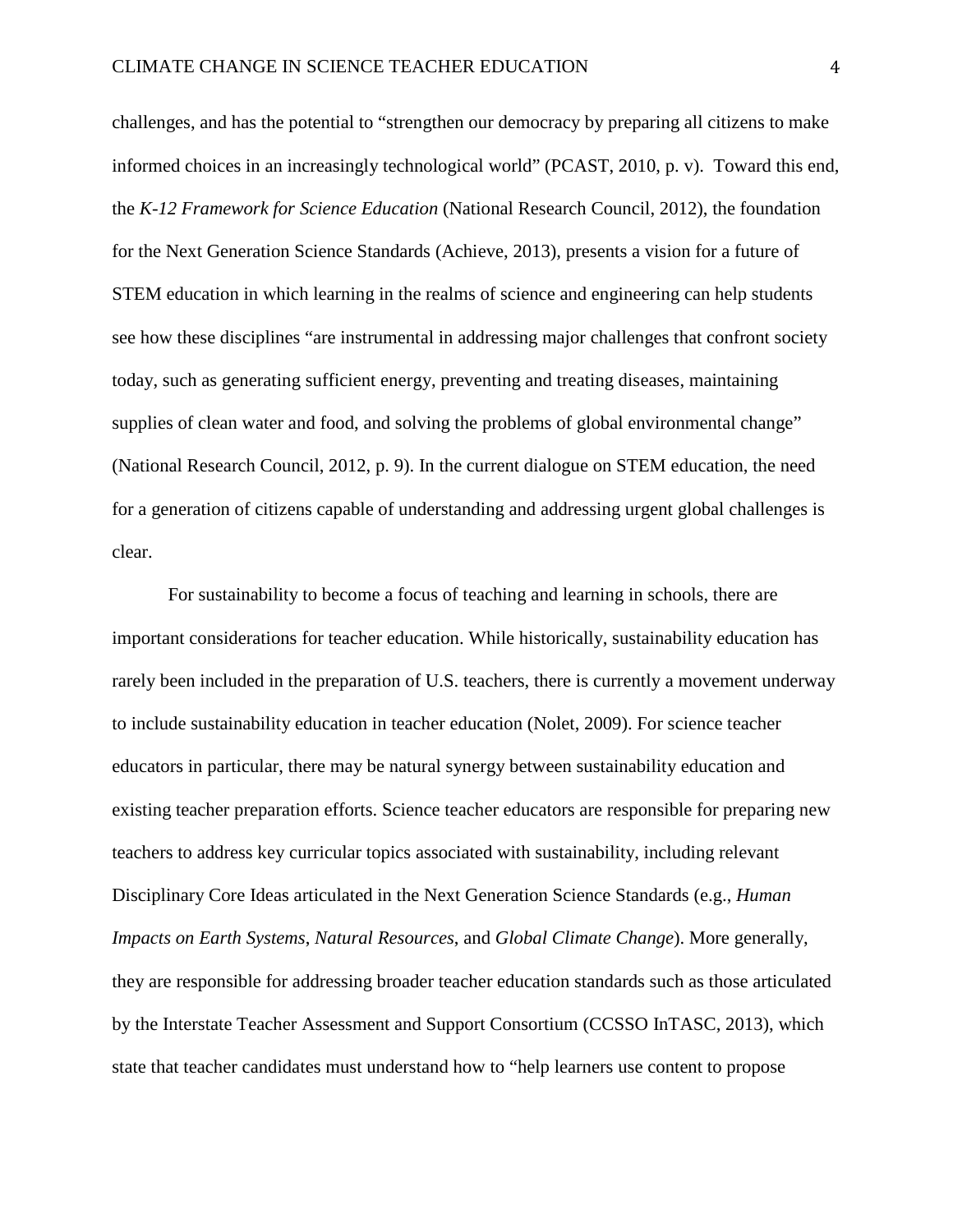solutions, forge new understandings, solve problems, and imagine possibilities" (p. 8) and "make content knowledge relevant to learners by connecting it to local, state, national, and global issues" (p. 8). Infusing sustainability into science teacher education can help to address these standards by framing science teaching and learning around real-world issues in need of solutions.

#### **Context for Our Science Methods Course Redesign**

Interested in sustainability as valuable perspective to integrate into science teacher education, we redesigned a university-based undergraduate science methods course. Building on our prior experiences integrating climate change education into science teacher education (McGinnis, Hestness, & Riedinger, 2011; Hestness, McGinnis, Riedinger, & Marbach-Ad, 2011), we included a focus on the topic of climate change and its relationship to local and global sustainability issues. We saw the climate change education focus as particularly relevant in the context of the release of the Next Generation Science Standards, the first set of U.S. national science standards to explicitly include the topic.

The course redesign occurred at the confluence of several initiatives to promote change in K-16 education. At the university level, one of us (McGinnis) had taken part in a faculty workshop offered by our university's Office of Sustainability. Its purpose was to educate faculty about sustainability issues and to support the integration of sustainability into university teaching. The workshop included a project component, which afforded the opportunity for our work on redesigning the Elementary Science Methods course. At the state level, the relatively recent release of new Environmental Literacy Standards (MSDE, 2011) and the statewide adoption of the Next Generation Science Standards—both of which include components related to sustainability—also informed our approach to integrating the sustainability theme into the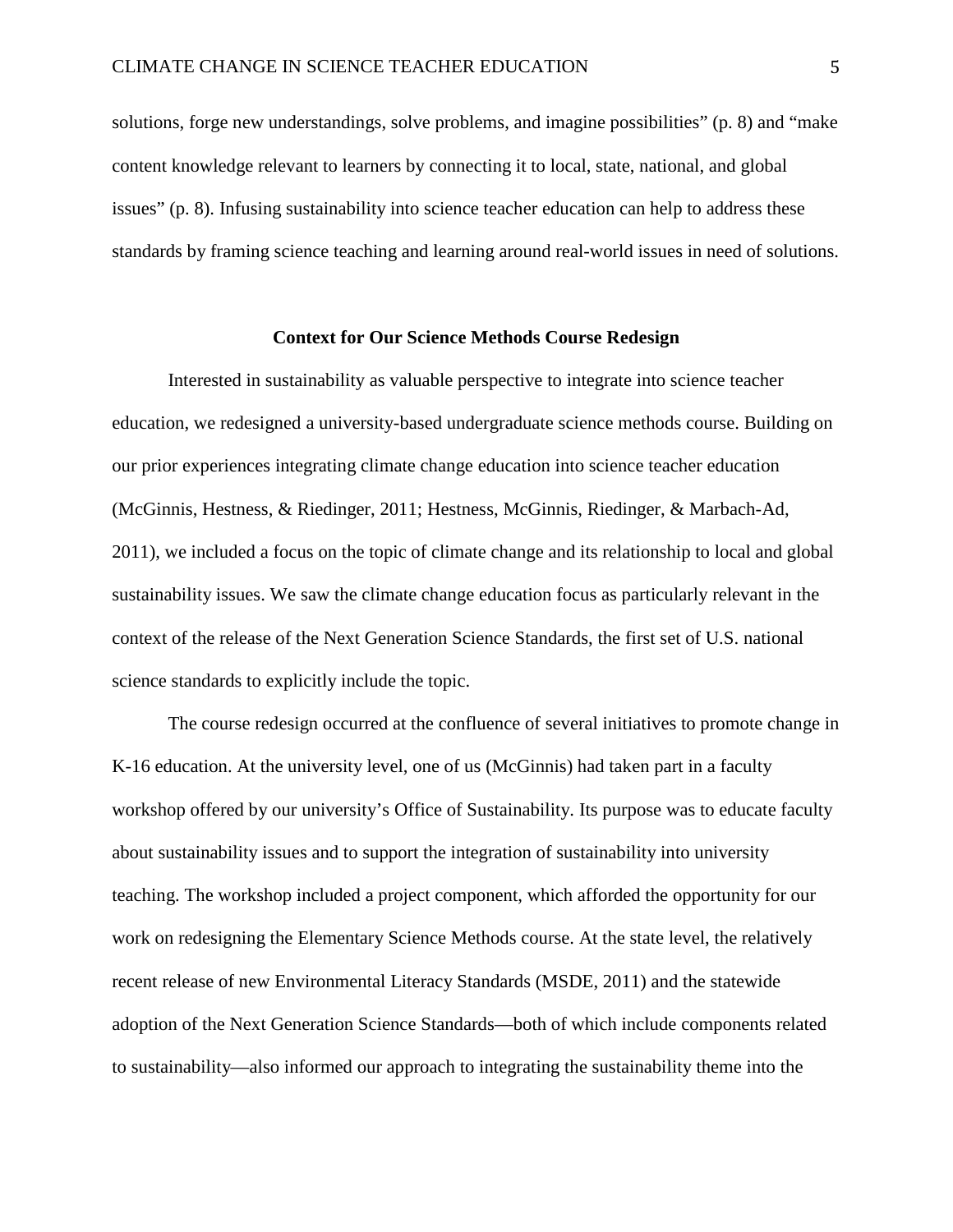course. A final impetus was our involvement in a multi-year National Science Foundationfunded research project, MADE CLEAR (Maryland and Delaware Climate Change Education, Assessment, and Research; [www.madeclear.org,](http://www.madeclear.org/) www.ClimateEdResearch.org). The project seeks to develop a model of climate change education for our region and includes a teacher education component. Our participation in each of these contexts – a university interested in incorporating sustainability into teaching, a state adopting new science education and environmental literacy standards, and a regionally-focused research project on climate change education – all influenced our approach to integrating sustainability into our science methods course, illustrating the variety of contextual factors that may shape the ways in which sustainability can be incorporated into science teacher education.

#### **Background**

### **Conceptualizing Sustainability in Science Teacher Education**

For the purposes of our science methods course, we framed sustainability according to the widely used World Commission on Environment and Development (1987) definition of sustainable development as "meeting the needs of the present without compromising the ability of future generations to meet their own needs" (p. 41). We saw this definition as having the potential to resonate with teacher candidates in terms of its future orientation and their interest in both the immediate and long-term wellbeing of their elementary learners.

In reviewing the literature on the inclusion of sustainability in teacher education, we were drawn to the notion of presenting sustainability as holistic in framing real-world dilemmas, by including environmental concerns as embedded in a multidimensional framework. For example, Odgers' (2009) Australian study conceptualized sustainability in terms of eight themes defined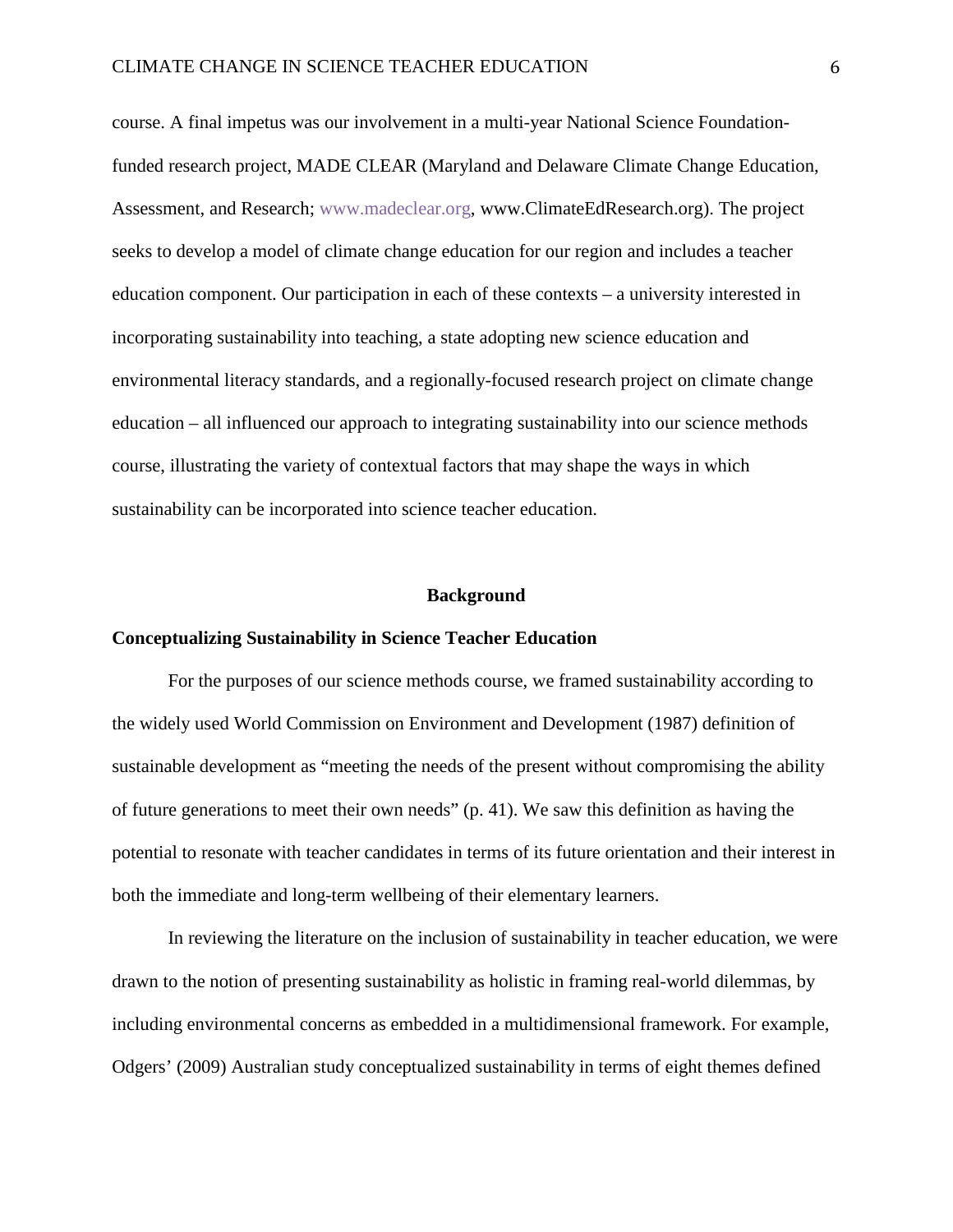by UNESCO (2004): *Gender Equity, Health Promotion, Environment, Rural Development, Cultural Diversity, Peace and Human Security, Sustainable Urbanization, Sustainable Consumption*. Similarly, Summers and Childs (2007) described UNESCO's definition of sustainable development as identifying three key areas: society, environment, and economy. Buchanan (2012) described the view of sustainability outlined in Australia's National Curriculum, which stated that sustainability education should focus on environmental, social, cultural, and economic systems. Like these teacher educators, we sought in particular to make connections between environment, economy, and local and global society as we presented sustainability in our course.

We were also interested in potential connections between sustainability and responsible action. Other researchers who have drawn on the World Commission on Environment and Development to frame sustainability, have highlighted the orientations toward the role of action within this definition – or a view that certain kinds of actions are required for a sustainable future. For example, Summers and Childs (2007) analyzed student ideas about sustainability using a framework with several action-oriented elements, including "personal responsibility" and "precaution in action". Other studies engaged pre-service teachers in recommending actions to promote sustainability (Weiland & Morrison, 2013; Buchanan, 2012) or in leading communitybased service projects around sustainability (Odgers, 2009).

Amongst these emerging tenets of sustainability – its future orientation, its holistic and multifaceted nature, and its linkages to action – a number of philosophical issues arise. Most fundamentally are such questions as, "*What should be sustained?"* (answers to which are inherently value-laden), and *"Sustained for whom*?". As Buchanan (2012) noted, some have argued that any attempt at predicting the needs and circumstances of an undefined future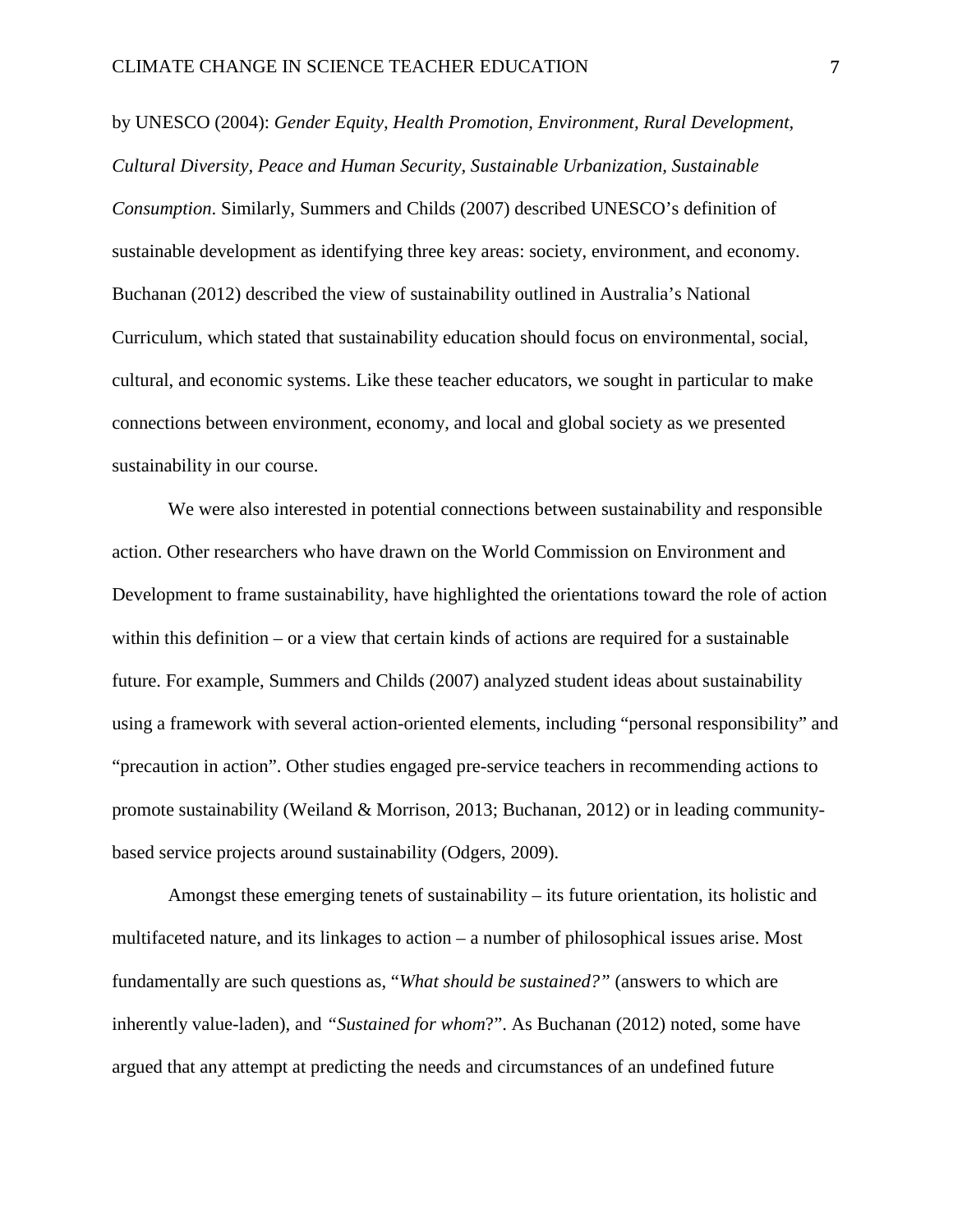generation is unrealistic and futile. In connecting such questions to science teacher education, further questions emerge around how science teachers can foster students' understandings of the complex nature of science and sustainability – including the notions that they are value-laden, and that decisions to act (or to refrain from action)—have moral and ethical implications.

# **Linking Sustainability with Science and Environmental Literacy Standards**

In preparing future educators to enter public school teaching environments, we were aware of the need for making connections between sustainability and the standards-based curricula they would be responsible for teaching.

**Next Generation Science Standards (NGSS).** The Next Generation Science Standards include connections with sustainability across Disciplinary Core Ideas, Crosscutting Concepts, and Core Science and Engineering Practices. For the elementary grade levels with which we were concerned, we noted a number of Disciplinary Core Ideas that offered potential connections to sustainability concepts. Disciplinary Core Ideas in Life Science (e.g., Biodiversity and Humans) and Earth and Space Sciences (e.g., Human Impacts on Earth Systems; Natural Resources) relate human interactions with the natural environment that have the potential to impact sustainability. For example, they encourage students to examine the ways in which habitat changes may affect the organisms within a habitat (3-LS4-4)—which could include organisms crucial for sustainably meeting society's current and future needs. They highlight that human use of renewable and nonrenewable energy sources has environmental implications (4- ESS3-1), an area of exploration that could illustrate the intersections of social, economic, and environmental concerns embodied in the notion of sustainability. They also promote the examination of the impacts of human activities on air, land, water, and other living things, while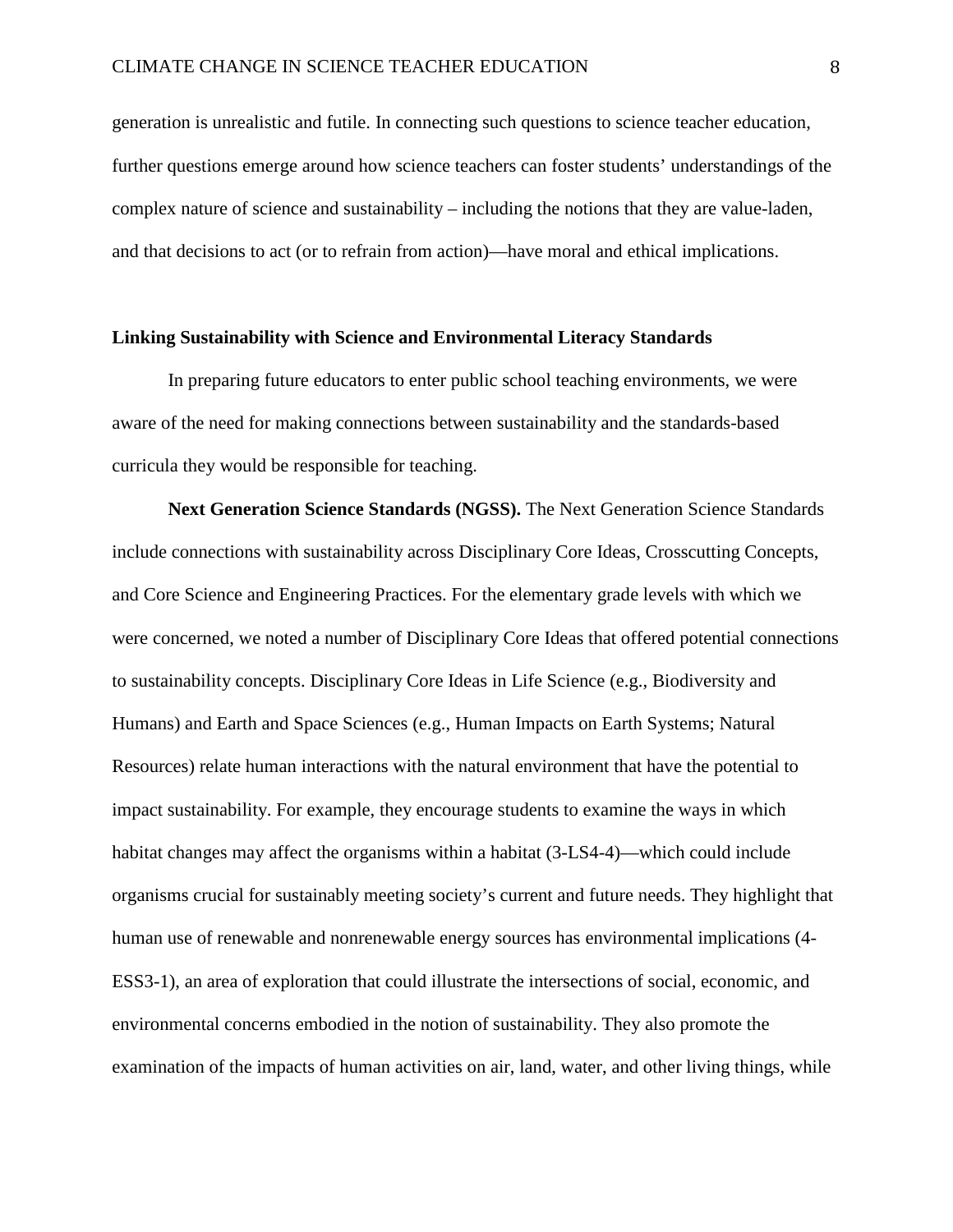noting that human actions can also help to protect natural resources and environments (5-ESS3- 1), potentially connecting to the responsible action dimension of sustainability. Also potentially connected to action through problem solving were some of the Engineering, Technology, and Applications of Science ideas present in the NGSS. For example, they emphasize the notion that designing solutions to problems requires an understanding of the desired features or criteria of a solution and the constraints available materials and resources (3-5ETS1). Considering design solutions for sustainability-related concerns in this way could provide a way to develop deeper understandings of environmental issues important to society, as well as the possible moral and ethical implications of various possible solutions.

Beyond the potential connections with Disciplinary Core Ideas, we sought to emphasize to teacher candidates the ways in which NGSS Crosscutting Concepts and Core Science and Engineering Practices related to the sustainability-infused activities presented in the course. For example, we saw opportunities to connect with the Crosscutting Concepts of *Cause and Effect*, *Systems and System Models*, and *Stability and Change* while engaging participants with sustainability concerns such as the depletion of natural resources and global climate change. During activities related to these sustainability topics and others, we also asked participants to identify NGSS Core Science and Engineering Practices they saw as relevant. We noted frequent opportunities to connect in particular with the practices of asking questions and defining problems (e.g., What can be done about local sea level rise concerns?), analyzing and interpreting data (e.g., making sense of the temperature and carbon dioxide relationships depicted by the Keeling curve), and engaging in argument from evidence (e.g., suggesting potential environmental, economic, and social impacts based on local sea level rise projections). We see the broad nature of both the NGSS Crosscutting Concepts and Core Science and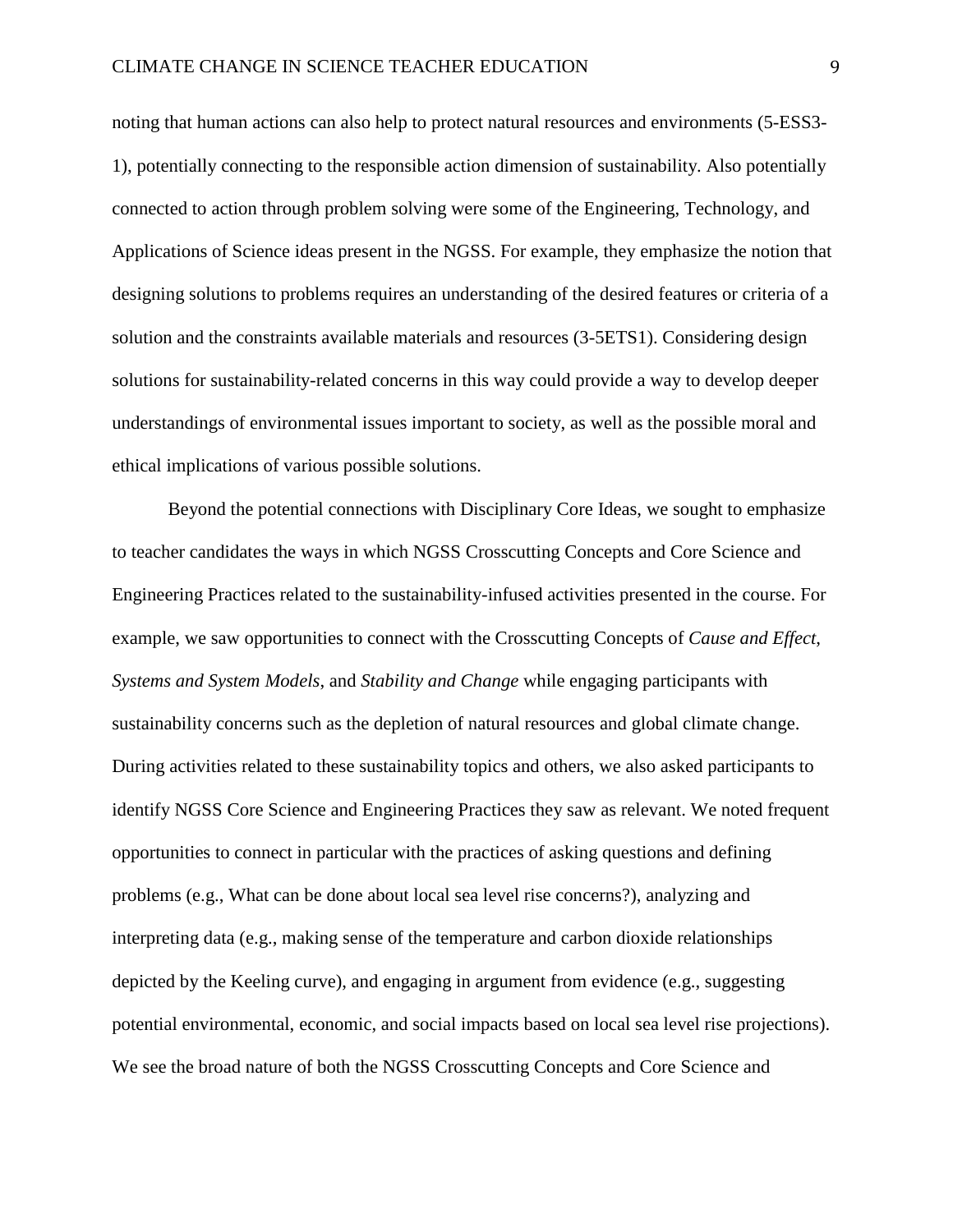Engineering Practices as having many additional possibilities for connections to the theme of

sustainability.

# **State Environmental Literacy Standards.** More than thirty states and the District of

Columbia have developed, or are in the process of developing, state Environmental Literacy

Plans (NAAEE, 2013). Often, these include new sets of standards that teachers will be

responsible to address, as is the case in our state. Taking this into consideration, we designed our

course with connections to state Environmental Literacy Standards, which include a dimension

specifically related to sustainability (Table 1).

### **Table 1.**

*Standard 8 (Sustainability) topics from Maryland Environmental Literacy Standards (MSDE Department of Education, 2011)*

# **Standard 8: Sustainability**

*The student will make decisions that demonstrate understanding of natural communities and the ecological, economic, political, and social systems of human communities, and examine how their personal and collective actions affect the sustainability of these interrelated systems.*

### **Topics**

- A. Intergenerational Responsibility
- B. Interconnectedness of Systems
- C. Influence of Economic Systems on Sustainability
- D. Influence of Social and Cultural Systems on Sustainability
- E. Limits of Ecological Systems
- F. Action Component

### **Course Overview**

Here we describe the innovations we included in our Elementary Science Methods

courses relevant to teacher candidates' understanding of sustainability and related teaching

strategies. We note that while we implemented these innovations with future elementary

teachers, we see them as applicable to middle and high school teacher education as well. As an

emerging topic in science education that is included in the NGSS, we view climate change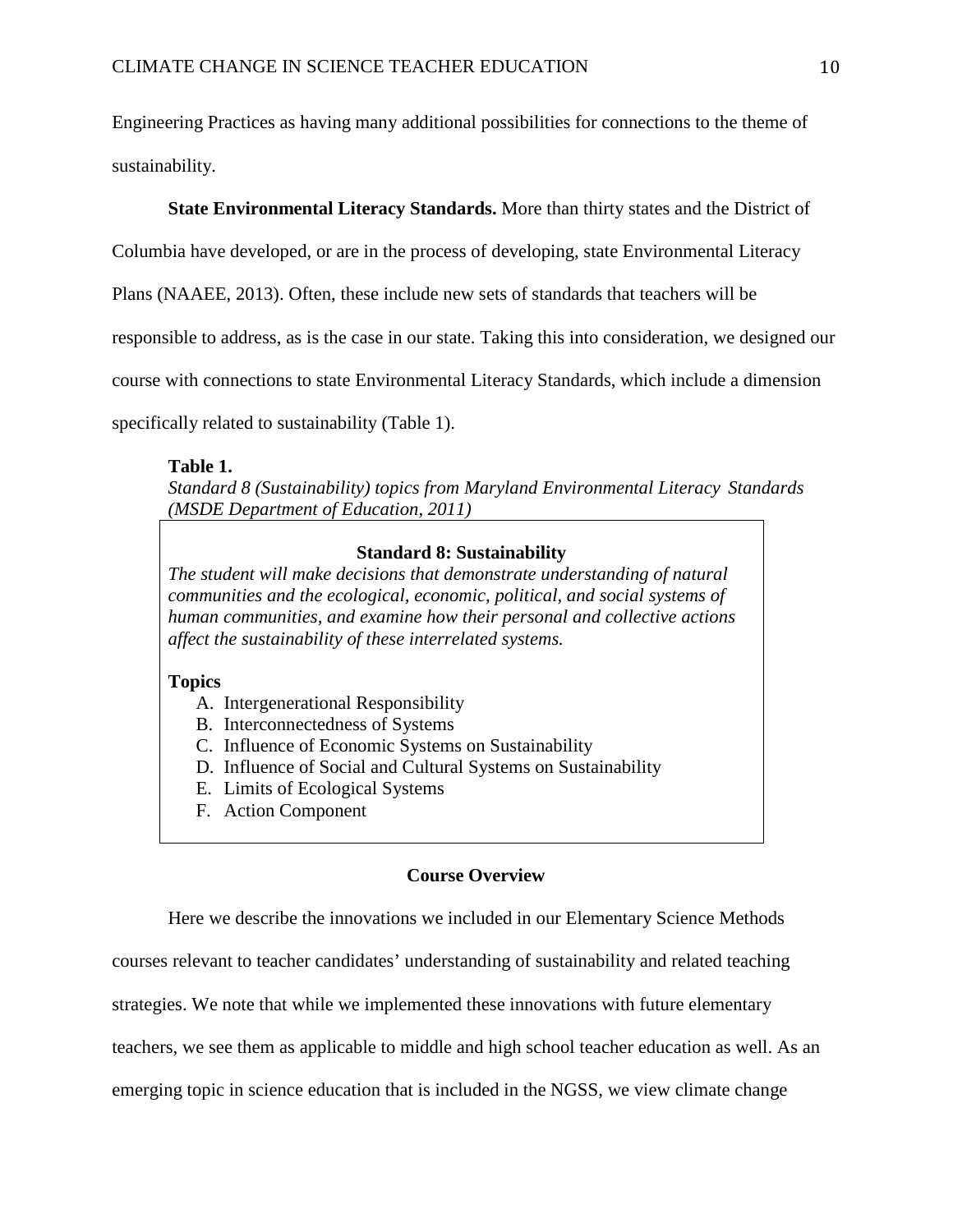education as *the* key area to address in science teacher education for sustainability. Prior research on the inclusion of climate change within science teacher education has suggested that teacher candidates can benefit from opportunities to increase relevant science content knowledge, gain familiarity with curricular resources, and discuss their developing views and understandings related to the topic (McGinnis et al., 2011; Hestness et al., 2011). In addition to these areas, we also sought to foster connections between climate change education and the theme of sustainability.

### **Blended Learning Experience Focused on Sea Level Rise**

To introduce the climate change component of our course, teacher candidates participated in a blended learning experience focused on sea level rise. Outside of class, teacher candidates completed a web-based module that we developed, in which they examined sea level rise projections for two cities in our region (http://www.climateedresearch.org/science-methods/sealevel-rise). As they engaged in the module, teacher candidates responded to questions related to climate science content and pedagogy. Back in the classroom, they debriefed the experience, considering in particular the value of presenting learners with locally relevant aspects of the issue. In small groups, they next explored sea level rise on a global level, examining a web-based interactive map of sea level rise projections for the world. They compared the potential impacts of sea level rise, locally and globally, on human health and safety, economy and tourism, and ecosystems. Finally, teacher candidates viewed a video depicting the current impacts of sea level rise in the Pacific island nations of Tuvalu and Kiribati, discussing the value of supporting students in understanding climate change as a locally and globally important issue.

### **Discussion of Sensitive Topics in Science Education**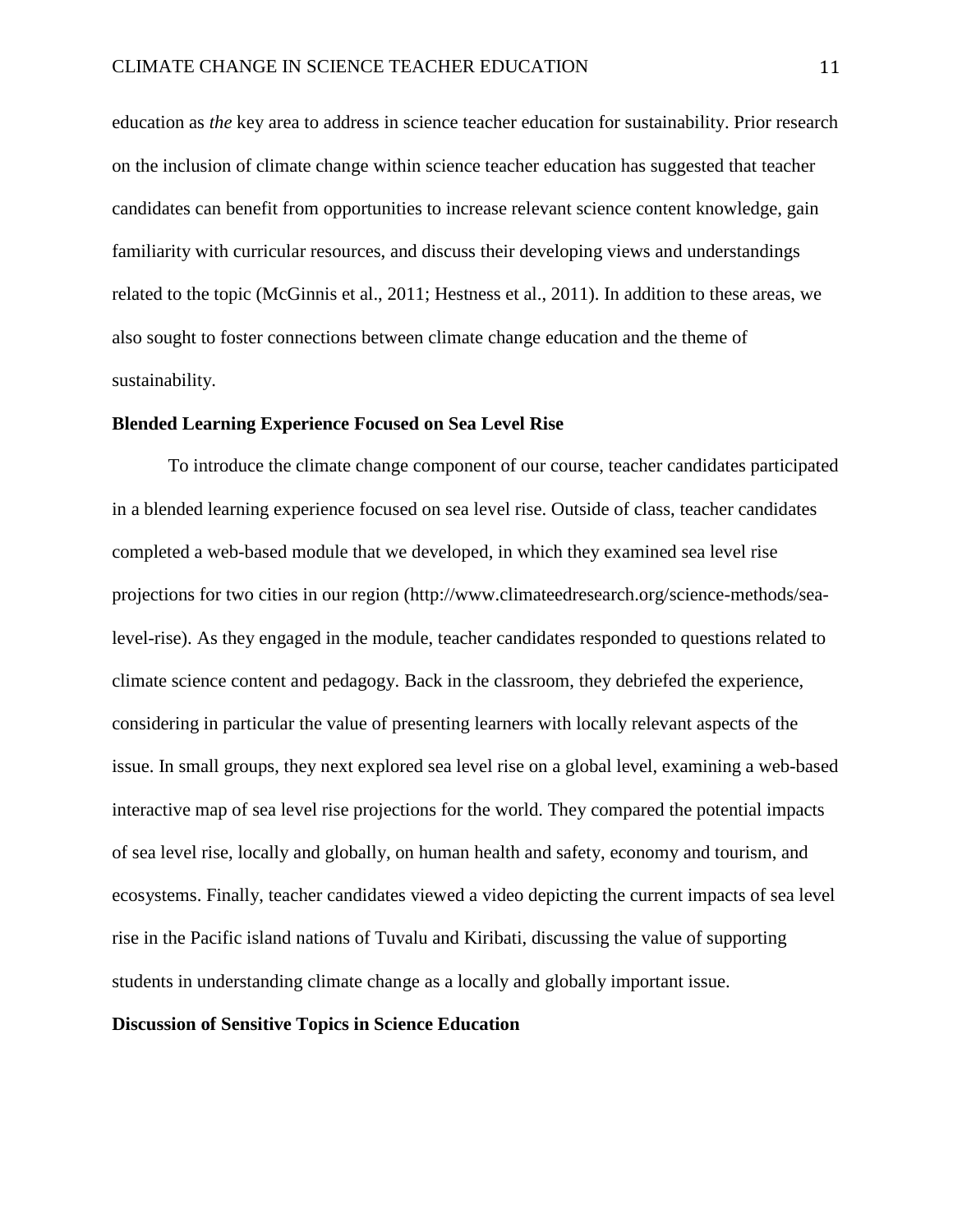During the first in-class session focused on climate change that followed the online sea level rise module, we introduced the idea of sensitive topics in science education, using climate change as an example. Prior to this session, teacher candidates completed an online version of the Global Warming's Six Americas survey (Yale Project on Climate Change Communication and George Mason Center for Climate Change Communication, 2013), and reported their results to us via email, commenting on their own levels of concern regarding global climate change. We shared with teacher candidates the most recent national statistics regarding public opinion of climate change, illustrating the point that teachers may encounter – and must sensitively respond to – a variety of perspectives in the science classroom. We followed up with a brief presentation on sensitive topics in science education, and research-based strategies for addressing such topics in the classroom. Teacher candidates also completed a journal reflection on the ethical dimensions of science education, discussing their ideas in small peer groups during class time.

### **Investigation of Global Temperature and Atmosphere Data**

Drawing on research-based recommendations for teaching sensitive topics, we engaged teacher candidates in a data analysis activity related to changes in the Earth's temperature and atmosphere over time. In small groups, teacher candidates examined data on Earth's temperature or atmospheric carbon dioxide concentration over one of four timescales. Using a modified jigsaw approach, the small groups compared their analyses in order to posit an explanation of the connection between greenhouse gases and temperature. We discussed the concept of the greenhouse effect, and viewed an online animation modeling the phenomenon. We shared findings from science education literature describing the alternative conceptions of the greenhouse effect that students and teachers may bring to the classroom; for example, the confounding of the greenhouse effect and the ozone hole as mechanisms for global warming.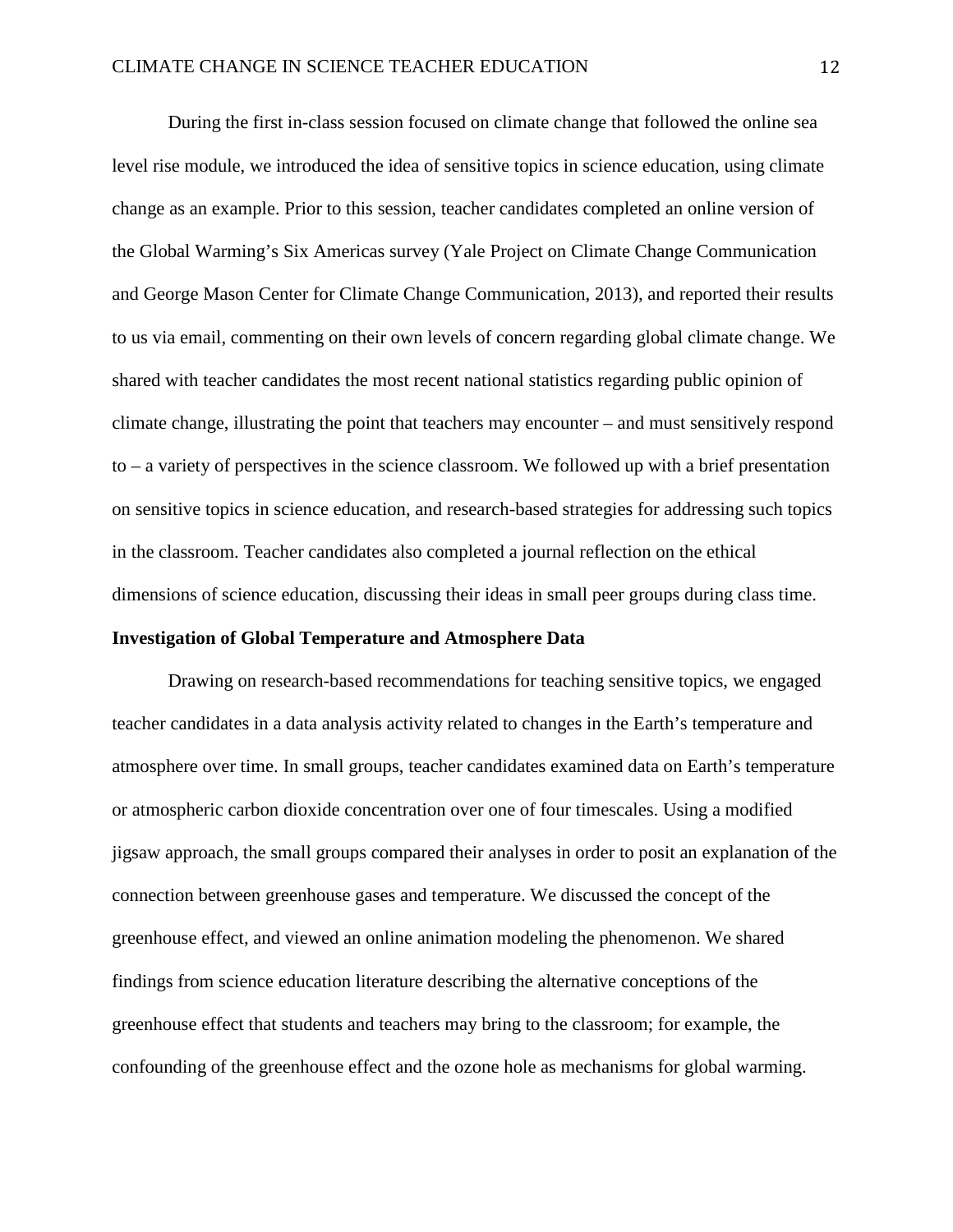Teacher candidates discussed how data could be used in the classroom to help students develop their understandings of science constructs related to climate change.

#### **Integration of Formal and Informal Assessment Strategies**

Throughout the climate change education components of the course, we modeled strategies for assessing students' thinking. One example was the use of self-generated drawings (DrawnToScience.org; Katz, McGinnis, Hestness, Riedinger, Marbach-Ad, Dai, & Pease (2011)), in which teacher candidates responded to prompts such as "Draw all that you know about the causes and effects of global climate change" or "Draw all that you know about the causes and effects of sea level rise". Teacher candidates had the opportunity to add to their drawings at different points in the course, which helped them to recognize changes in their understanding over time. With a small sample of teacher candidates, we engaged in individual interviews in which they discussed their drawings in greater depth. Finally, we introduced teacher candidates to the idea of learning progressions, a theory guiding the development of the NGSS, and shared with them a draft hypothesized learning progression on sea level rise (http://www.climateedresearch.org/publications/2012/SLR-LP.pdf). Teacher candidates completed a multiple choice assessment instrument we developed in order to help us validate the learning progression. This instrument modeled ways to gain additional insight into students' thinking from multiple-choice assessments, by including an open-ended writing component that asked users to explain their reasoning for selecting a given response.

### **Teacher Candidates' Responses to the Sustainability-Infused Course**

To gain insight into the potential influences of the sustainability-related innovations in our methods course, and to inform appropriate adaptations for future iterations of the course, we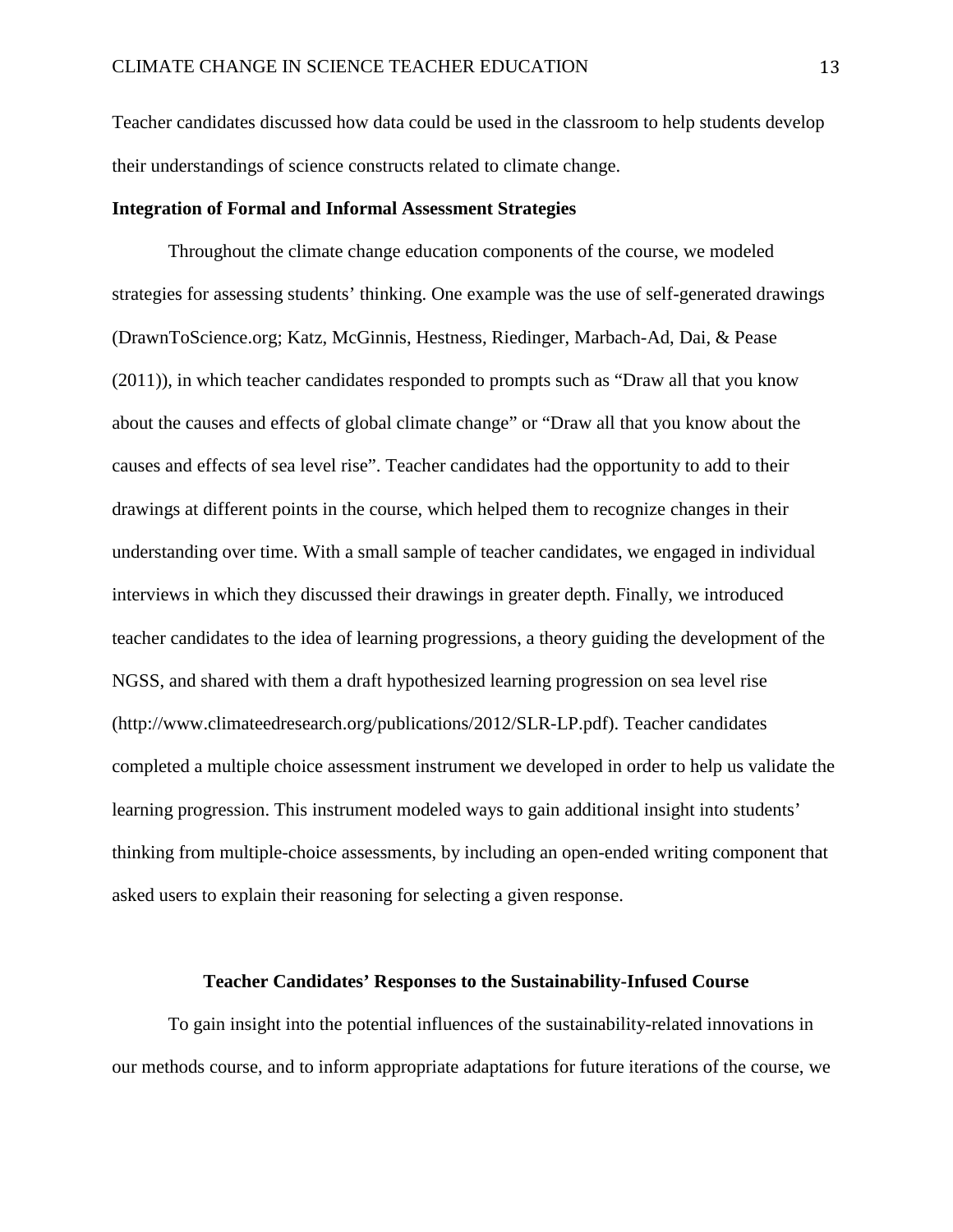examined teacher candidates' end-of-semester journal reflections. We analyzed their writing with the following questions in mind: How might the infusion of sustainability into a science methods course, through a focus on climate change education, have the potential to influence teacher candidates': (1) understanding and concern regarding sustainability and, (2) thinking about their future teaching practice? Using *understanding*, *concern*, and *science teaching practice* as organizational categories (Maxwell, 2013), emergent themes within each of these domains revealed a number of insights about the potential influence of the course. We elaborate on themes related to participants' views about sustainability, levels of concern regarding sustainability, and thinking about their future teaching practice, presenting relevant excerpts from teacher candidates' writings.

#### **Views and Understandings of Sustainability**

**"Before, I just viewed the topic as glorified recycling." [Broader understandings of sustainability].** In the end-of-course journal reflection, most teacher candidates described their understanding of sustainability as more complex than before. A number of participants described their prior understandings of sustainability as simply encompassing environmentally-friendly practices such as recycling and composting, not fully considering its multidimensional nature and its relevance to environmental, economic, and sociocultural issues. As one participant described,

I don't think I ever really thought about sustainability connecting to so many different things. Initially, when I thought sustainability, I thought recycling… The idea of sustainability can be connected to almost everything we do in our everyday lives… My understanding of sustainability has grown from a one-definition perspective to something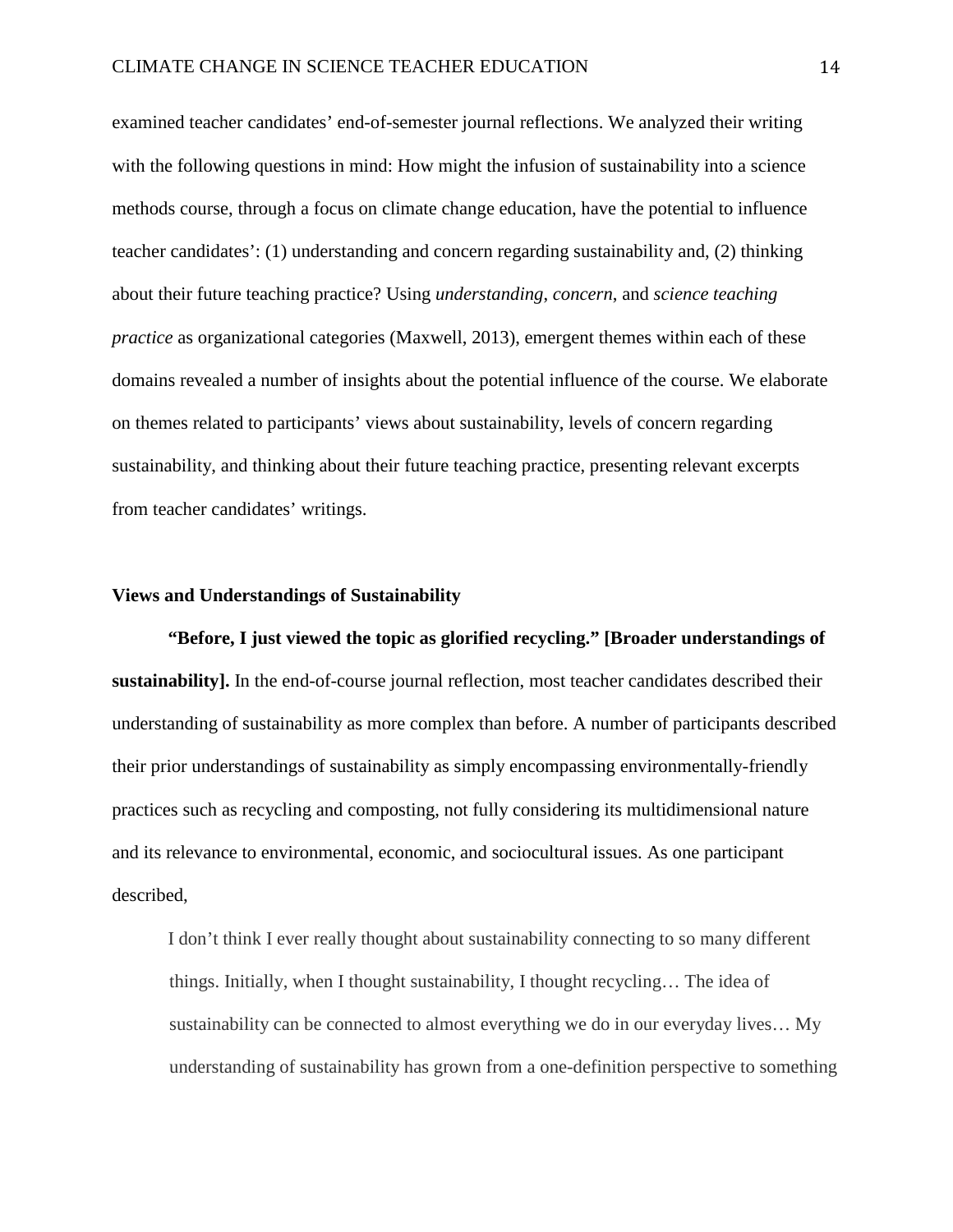that can be connected to many different aspects of science teaching. (Carolyn, journal reflection)

Participants who described the increasing complexity of their conceptions of sustainability further discussed moving beyond vague understandings to specific examples of cause and effect relationships impacting sustainability, especially regarding the use of natural resources. Some also expressed more globally-oriented and future-oriented perspectives on sustainability.

When we first began learning about sustainability... I had a very narrow understanding of the term. I did not initially realize how large-scale sustainability really is, and I didn't necessarily understand how many areas of our world this term applies to. (Alexa, journal reflection)

Comments like these provided evidence that many teacher candidates may have developed broader and more complex understandings of the nature of sustainability through their participation in the course.

#### **"I already had a good understanding." [Stable understandings of sustainability].**

Unlike their peers who noted more complex views of sustainability, a smaller proportion of participants felt that they came to the course with a strong understanding of sustainability, and that the course may have solidified—but not significantly changed—their understandings. As one participant stated,

To be perfectly honest, I don't believe my understanding of sustainability has changed very much, if at all, over the course of the semester. I've always been one to keep abreast of current events and to stay privy to new scientific data. I've understood for a good while now that sustainability has always been important for human life to continue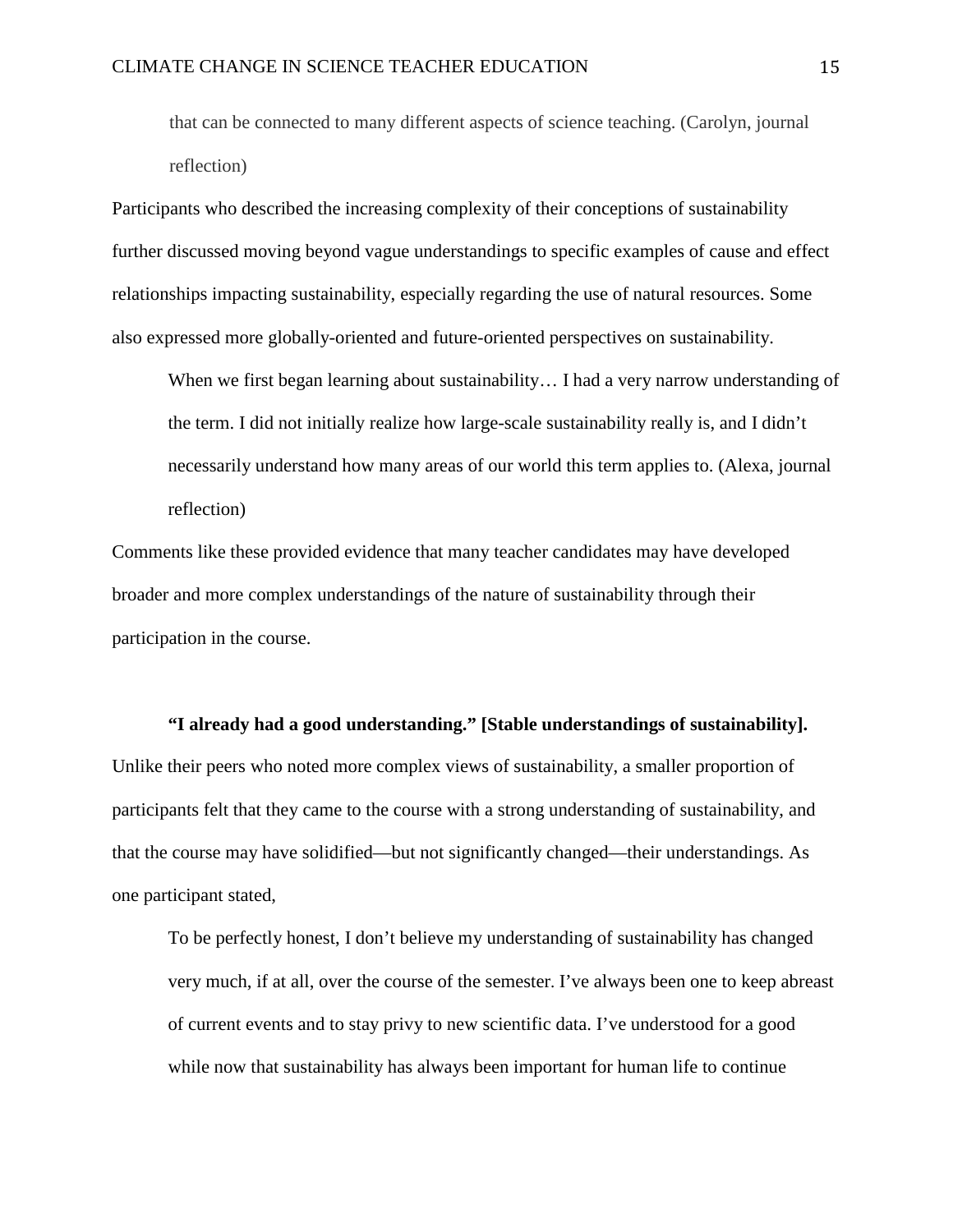and it will only increase in importance as the world's population continues to rise… We have to be intentional about creating a sustainable present and future. (Thomas, journal reflection)

It is possible that teacher candidates who were already particularly interested in sustainability may have evolved less in their understandings in comparison with their peers. However, participants in this group commented that the course did provide some new perspectives, even if it did not lead to major shifts in their thinking.

**"[When I heard] that sustainability would be a focus of the class, I did a mental eye roll in my head." [Initial resistance to the sustainability focus].** Several participants described initial resistance to the sustainability topic that may have influenced the extent of change in their thinking. Notably, however, we noted very little resistance to the inclusion of the climate change topic in particular. Fortunately, those who stated that they were initially skeptical of the sustainability focus of the course appreciated the diversity of activities and perspectives presented. As one participant stated,

At first, when Professor McGinnis announced that sustainability would be a focus of the class, I did a mental eye roll in my head. I have taken many science classes throughout my school career, and we emphasized global warming and sustainability in almost all of them… I have a great [amount] of experience with sustainability as a topic, and I am pretty tired of it… but we explored it in new and interesting ways that I did not expect… Over the semester, I learned that sustainability can be introduced in new ways. Through this, I felt that it became relevant to me again and not the same old tired topic. (Jake, journal reflection)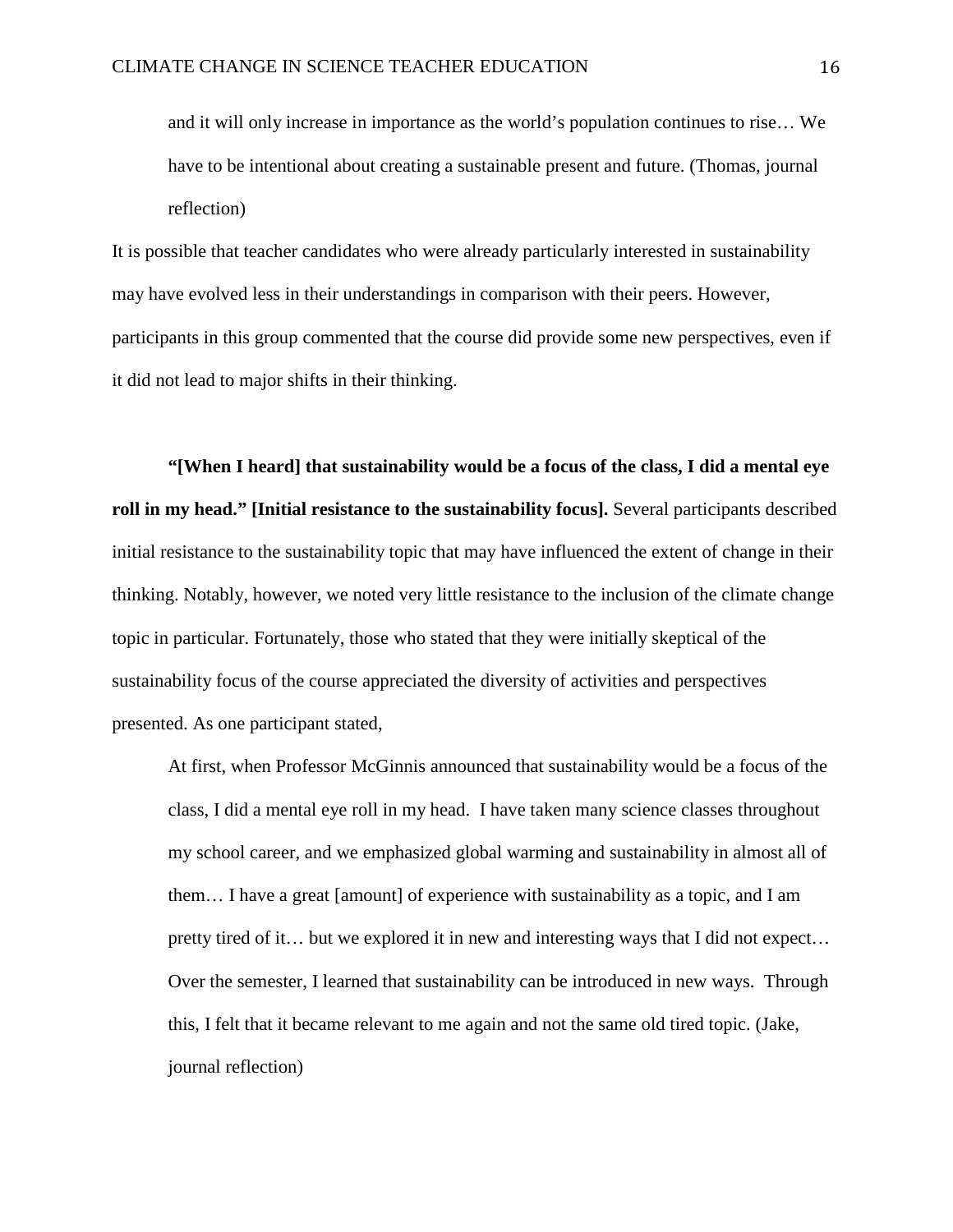Other participants shared this sentiment. An important implication here is that teacher candidates and teacher educators may have different ideas about the novelty of the sustainability topic. As another participant noted:

Sustainability is not something new to me as a college student. I would hope that holds true for most people my age. (Ellen, journal reflection)

This points to the value of presenting sustainability to teacher candidates in ways that provide new perspectives and can specifically support them in considering their future roles as teachers—a potential perspective that sustainability-oriented teacher education can offer beyond improving only participants' personal understandings of sustainability.

### **Personal Concern Regarding Sustainability**

**"I don't think I really understood how important taking sustainable actions was." [Action orientation].** In analyzing participants' end-of-semester journal entries, several key themes emerged regarding participants' levels of concern related to sustainability. Many participants noted becoming increasingly concerned about sustainability through their participation in the course. In some cases, this concern was accompanied by a stated desire to change personal actions, although taking sustainable personal actions was not explicitly

emphasized in the course. Several teacher candidates showed evidence of concern related to the impact of current actions for future generations. For example, one participant stated:

It has become clearer to me that I have a large impact on our rising temperatures, melting ice, and disappearing land. All of these things will directly affect future generations and how our world functions. Now that we have the science to explain why these things are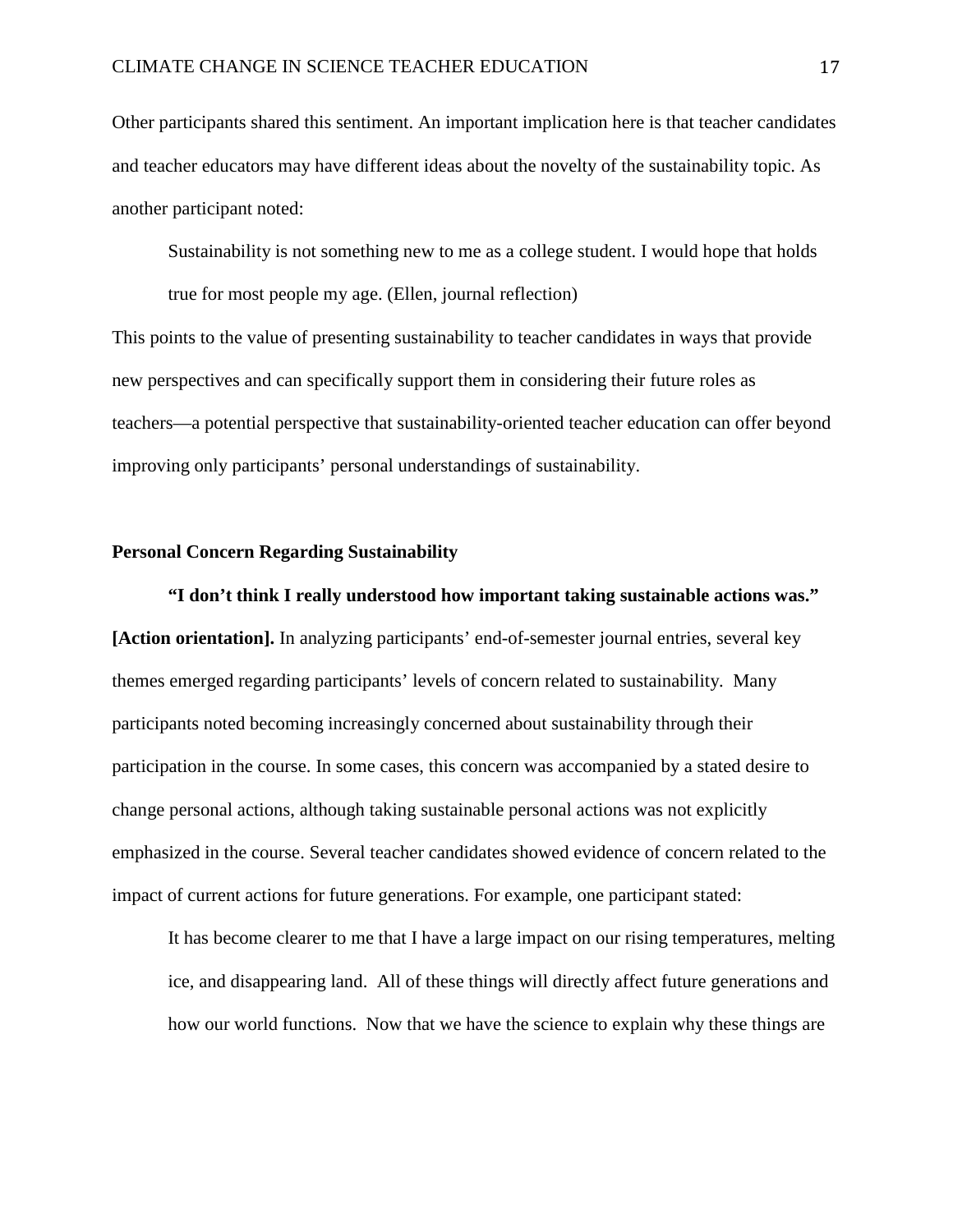happening, I need to be more aware of what I can do to prevent these drastic changes from happening so rapidly. (Rebecca, journal reflection)

As demonstrated in this statement, most participants with an apparent action orientation did not give specific examples of actions they intended to change, however, they saw behavior change as an important dimension of sustainability. A few participants suggested specific actions related to the course sustainability focus, such as reducing their consumption of fossil fuels or carbon footprint. As in the *Broader Understandings of Sustainability* theme previously described, several participants specifically noted that responsible action to promote sustainability should go beyond commonly recognized environmentally-friendly actions, such as recycling and composting.

**"It is evident in our everyday lives." [Relevance]** Examining real-world examples of sustainability concerns prompted many participants to comment on the relevance of sustainability to their own lives and the lives of others—a realization that appeared to influence their levels of concern. Participants noted new understandings of how sustainability relates to concerns beyond only ecological ones. For example, one participant noted:

Prior to this class I was not concerned about what could happen to people's livelihoods, not to mention the impact rising sea levels would have on my life. (Briana, journal reflection)

In addition to the personal relevance of sustainability, a number of participants also commented on its relevance to global society. As one participant noted:

I was able to take what I have learned from the global perspective and see how a place that I have grown to love will change if the environment is not taken care of properly.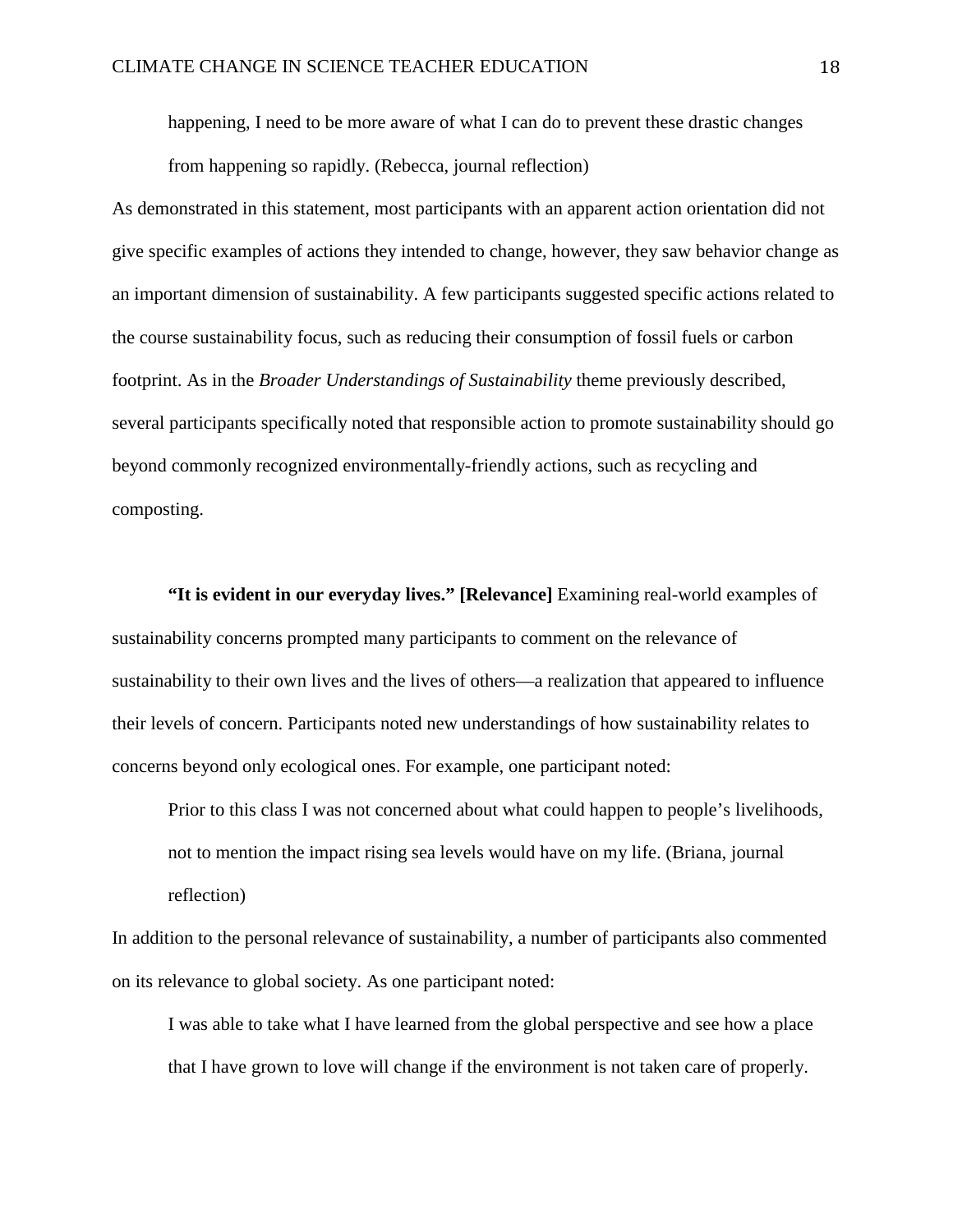This has impacted how I see my immediate environment and I will start to think of sustainability and other global issues on a spectrum of myself, my habitat, my environment, society, and finally the globe. (Kelly, journal reflection) The recognition that sustainability is not only a matter of environmental problems – but relevant

to their own daily lives and the lives of others – appeared to influence participants' areas of concern related to sustainability.

**"I became much more aware of sustainability issues and the fact that they need to be addressed before it is too late." [Awareness leads to concern].** A final theme that emerged regarding participants' levels of concern about sustainability was the relationship between awareness and concern. A number of participants noted that as they became more aware of sustainability issues, they became increasingly concerned about the impacts of these issues. As two participants reflected:

The world has so many environmental issues that I never knew about. These issues could have such a detrimental effect to society if they were to continue to grow and become more threatening. It is important that people educate themselves in these sustainable practices that address these global issues in order to keep our world a livable and thriving place for everyone. (Laura, journal reflection)

[Before], I don't think I really understood [the importance of] taking sustainable actions. I knew that our actions as people were threatening animals, and that eventually climate change would begin to affect us as people and our future generations, but I didn't really understand how close we were to that point. In some of the statistics we viewed, we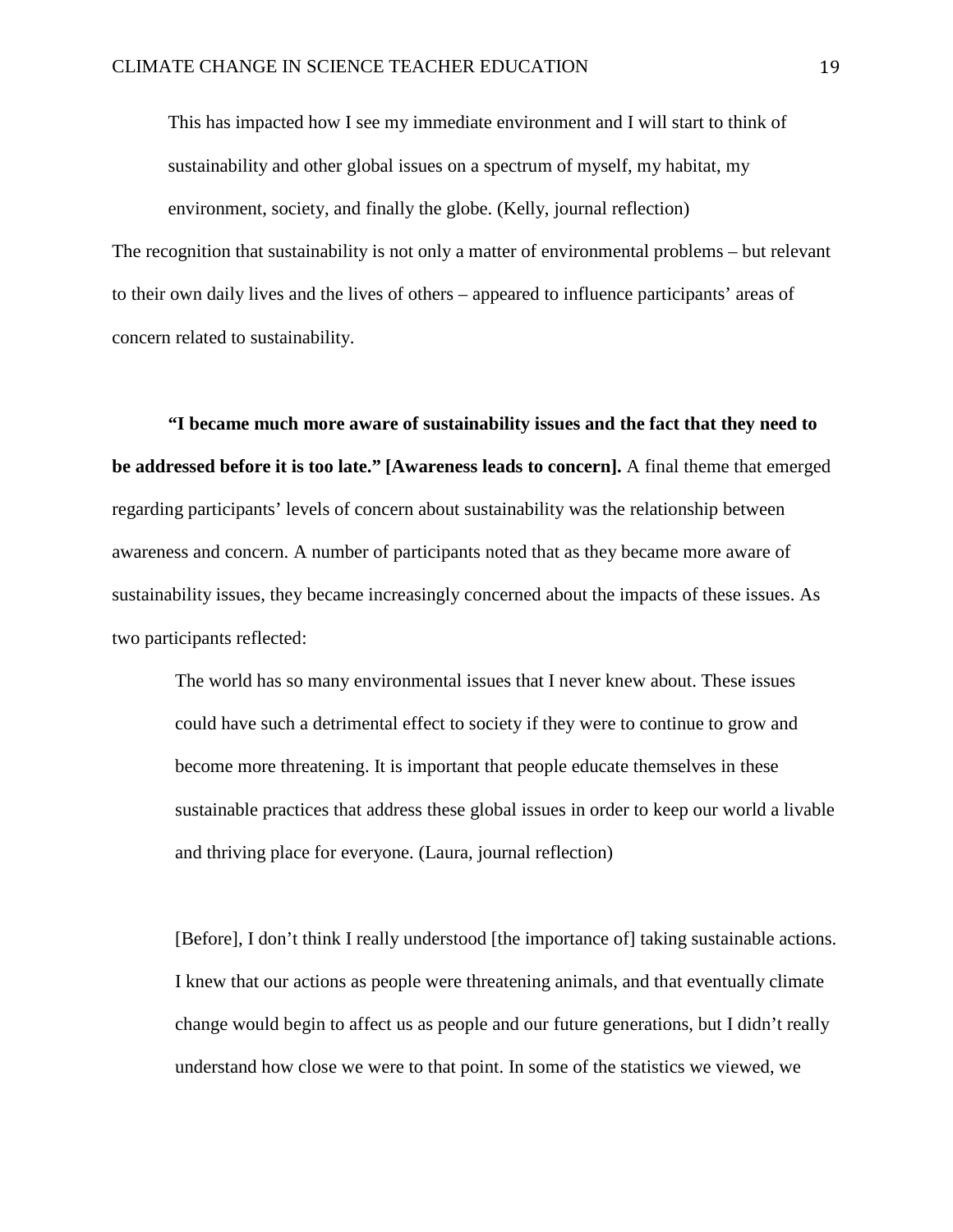could see that we would begin losing land to sea level rise in as few as 50 years. That's soon! I don't think I would have come to this understanding and reflection without the multiple exposures we had to this topic. (Sarah, journal reflection) Such cases demonstrate how increased awareness of real-world sustainability issues instilled a

sense of urgency for some of the participants.

# **Thinking about Teaching**

### **"Traditional forms of assessment are no longer enough for our students."**

**[Alternative ways of assessing student thinking about sustainability]**. Many participants were drawn to the notion of assessing students' thinking about sustainability using alternative forms of assessment modeled in the course. They noted that opportunities to reflect on and communicate their own ideas regarding sustainability helped them to recognize changes in their own thinking over the semester, and could be potentially valuable tools to use in their future science classrooms. In particular, teacher candidates responded positively to the use of drawings as an assessment tool. Having responded to the prompt, "*Draw all that you know about the causes and effects of global climate change"* early in the course, and then having had the opportunity to add to their drawings at the end of the course, many participants noted the apparent changes in their thinking. As one teacher candidate stated,

The drawing is where I noticed most of my growth. After seeing the drawing I did at the beginning of the semester, I felt like I needed to add A LOT. I couldn't even fit all the things I would have liked to add. (Madeline, journal reflection)

Through drawing, participants noted new dimensions becoming a part of the ways in which they conceptualized sustainability. For example,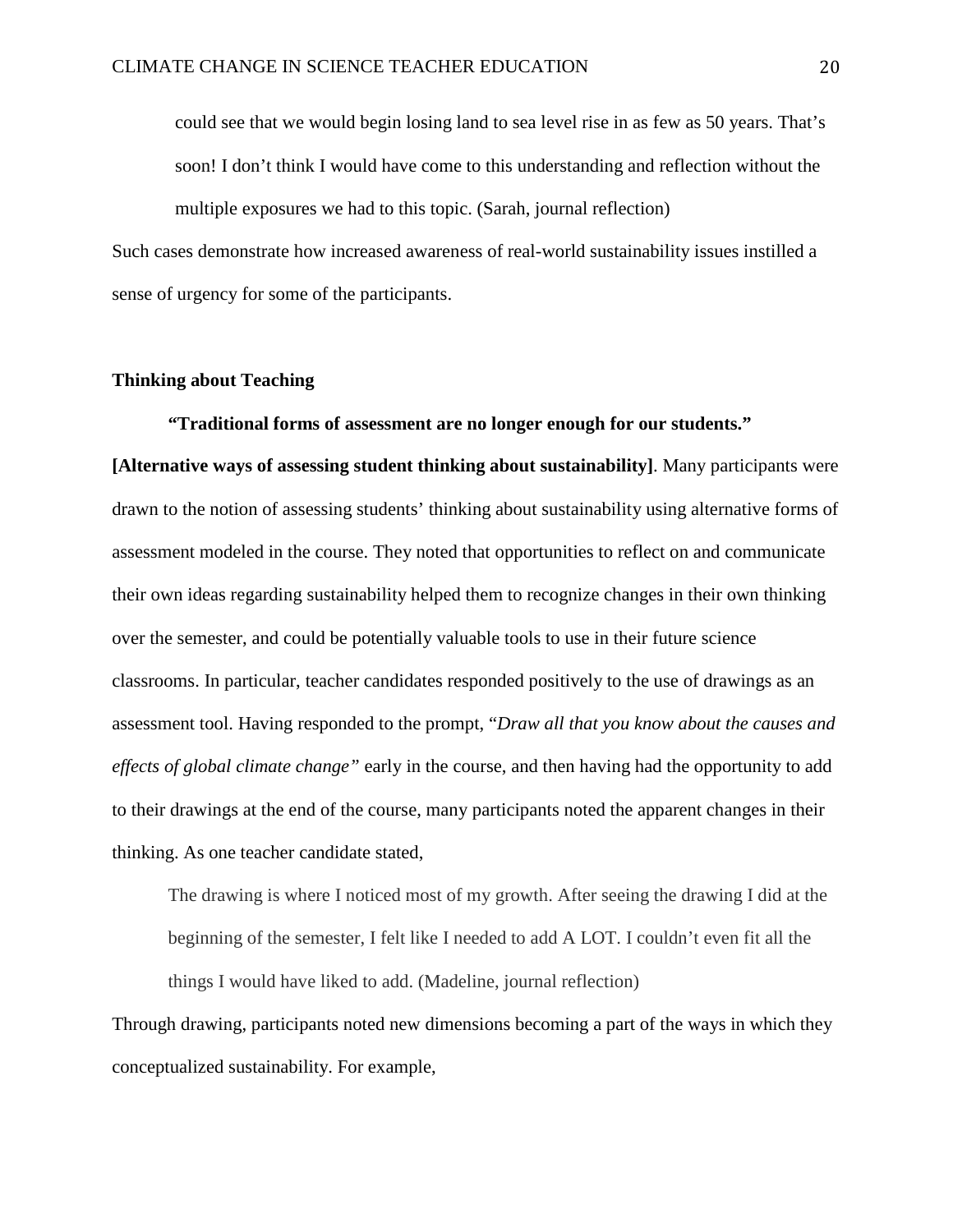I was able to see that I was very much focused on the environmental aspect of sustainability and not necessarily the economic aspect that would be greatly affected. (Anne, journal reflection)

Participants also noted that the drawing assessment strategy for gaining insight into students' thinking about sustainability offered the affordances of being less intimidating and more creative than traditional forms of assessment, such as multiple choice tests. A number of participants expressed interest in using this particular activity in their own future science classrooms.

### **"It is my responsibility to present this information to my future students."**

**[Importance of infusing sustainability into science teaching].** The end-of-semester journal reflections suggested that some participants may have had new realizations about the importance of infusing sustainability into their future science teaching practice. Their rationales typically included ideas about environmental wellbeing as well as the value of engaging students in science in meaningful ways. With regard to environmental wellbeing, participants noted that increasing students' awareness of sustainability issues had the potential to empower them to take action regarding environmental problems and make the world a more hospitable place for future generations. Participants noted potential challenges of integrating sustainability into science education, especially related to the climate change topic, but tended to view it as important nonetheless. As one participant noted,

Although it's controversial, I really think it's important to address this with students in age-appropriate ways. This issue of climate change will only become more prevalent, therefore, our future students need to be well educated about these issues so that they can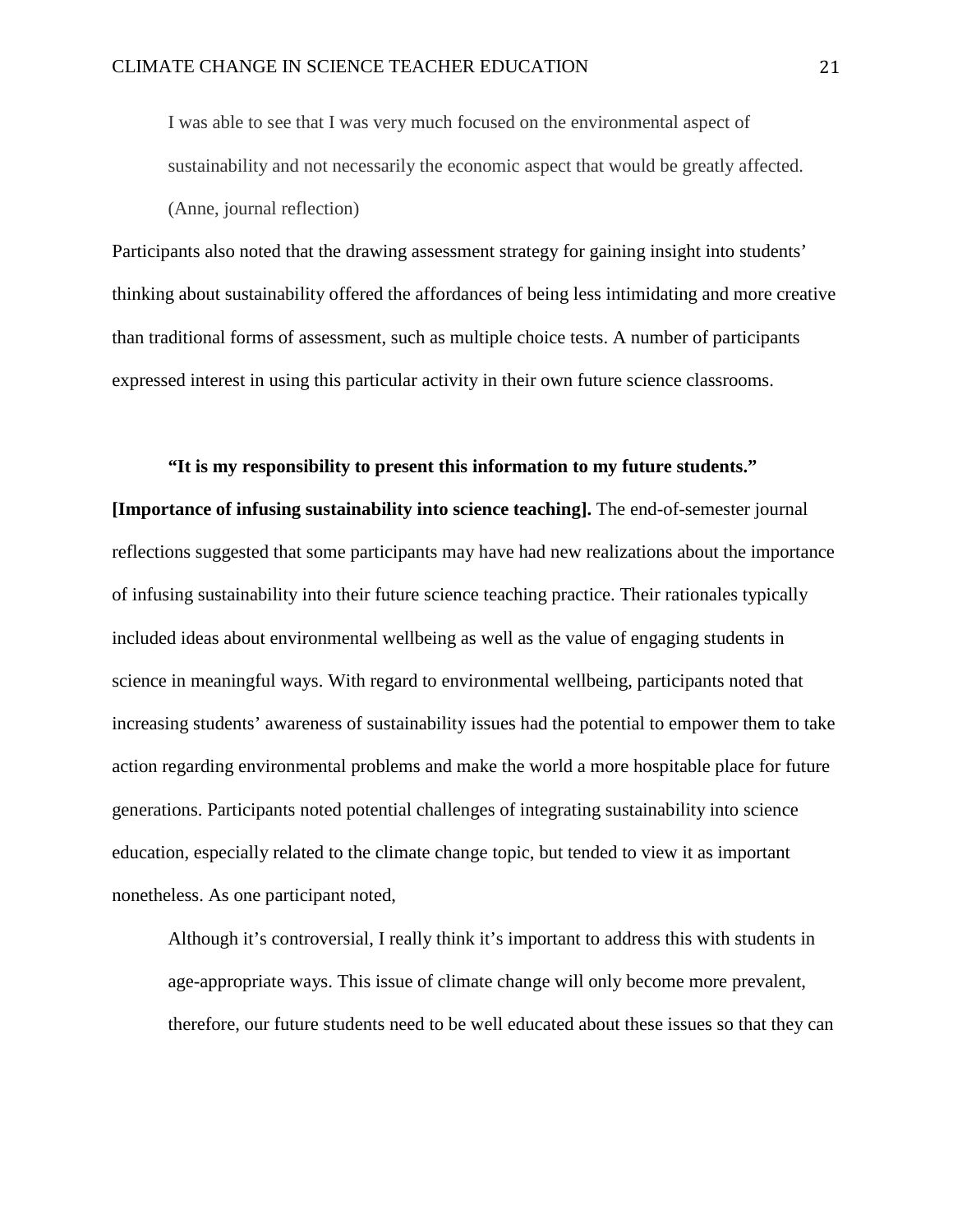be proactive about it and possibly change the way the majority of people think about climate change. (Valerie, journal reflection)

With regard to benefits for student learning, participants noted several ways in which incorporating sustainability into science teaching could support the greater goals of science education. For example, participants noted that sustainability had the potential to promote greater interest in science and to promote science learning. Some participants were able to see the ways in which sustainability concepts could support goals and objectives embedded in their science curricula. One teacher candidate reflected that:

Prior to [the course], I did not spend much time thinking about ways to address issues surrounding sustainability in my current placement or when I become a teacher in the near future. Over the course of the semester, I began to realize how prominent the topic of sustainability is in so many science objectives. (Christy, journal reflection)

As this statement suggests, some participants saw value of integrating sustainability into their science teaching not only in terms of promoting environmental wellbeing, but also in terms of supporting science teaching and learning goals for which they would be responsible in their future classrooms.

**"[The activities] were meaningful to my repertoire." [Ideas for incorporating sustainability in the classroom]**. A final way that the sustainability-infused science methods course appeared to influence participants' thinking about their future science teaching practice became apparent in participants reflections on – and stated intentions to use – some of the teaching activities modeled in the course. Particularly appealing to many participants was the blended learning experience in which they examined local sea level rise projections for our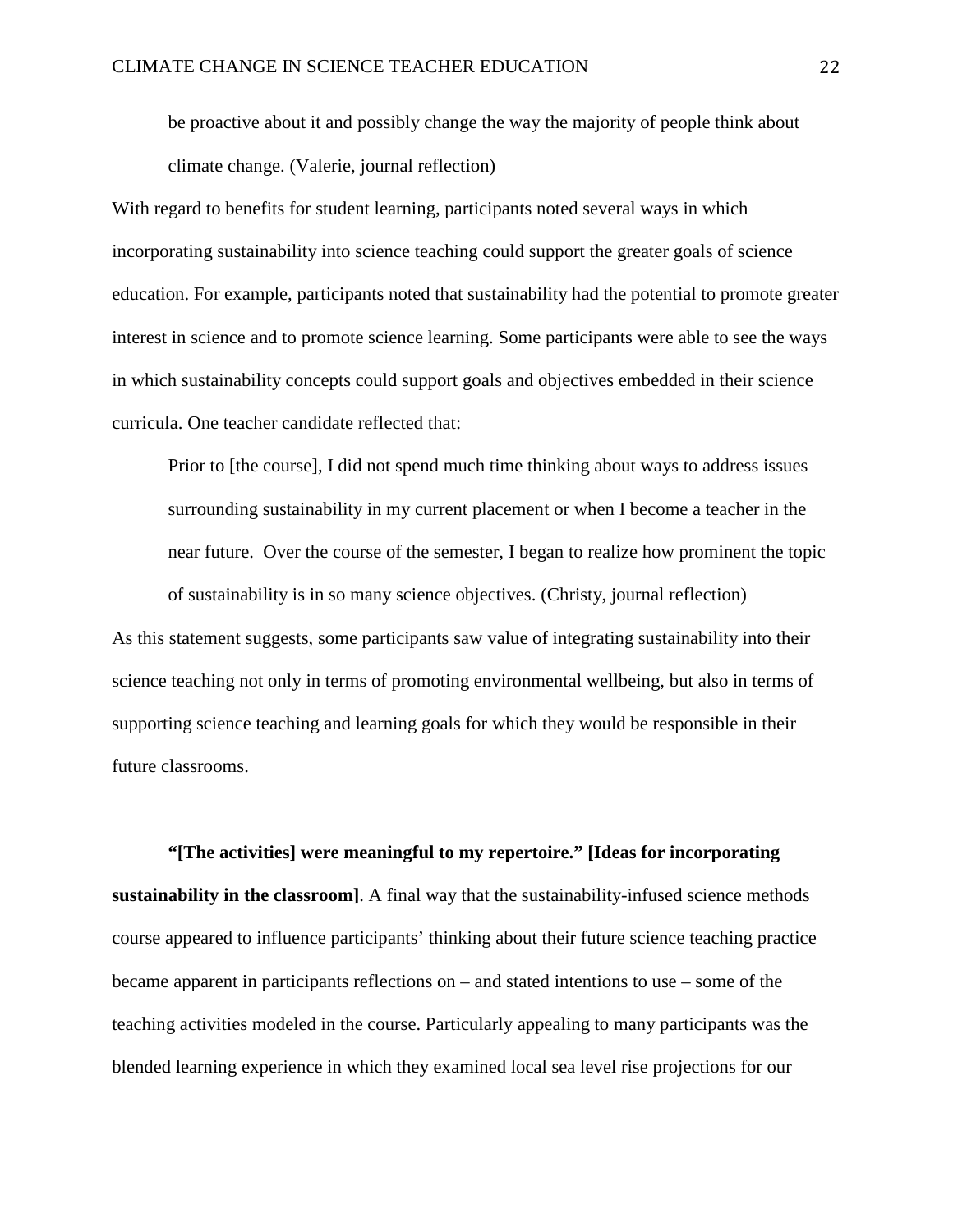region. They expressed interest in using technology, such as interactive web-based maps, for helping to teach about sustainability-related issues that can be difficult for students to visualize. A number of participants also commented on the value of examining the climate change topic through a variety of perspectives (e.g., local and global) and learning activities. As one participant noted,

I can see how this experience can apply to my own future classroom. This shows me that simply giving my student one viewpoint or one exposure to a topic is not necessarily enough for them to develop the desired understanding. People need multiple experiences and exposures with a topic in order to truly understand its significance and importance. (Leah, journal reflection)

This statement suggests that some participants may have extended their learning from the approach modeled in the course to thinking about the value of providing opportunities for indepth exploration of big ideas related to science, including sustainability.

#### **Reflections and Recommendations**

In reflecting on our experiences integrating sustainability into our science methods course, we see a promising starting place for reimagining teacher education in the context of the global sustainability challenges currently facing our world. Most would agree that there is a crucial need to make sustainability a part of all learners' educational experiences. We acknowledge that the "natural habitat" (Buchanan, 2012) of sustainability-focused education does not rest in science education alone. However, as the U.S. science education community refocuses its efforts to address the NGSS, it is possible that this era of policy change in the field could present a timely opportunity to consider sustainability as an integrating theme – with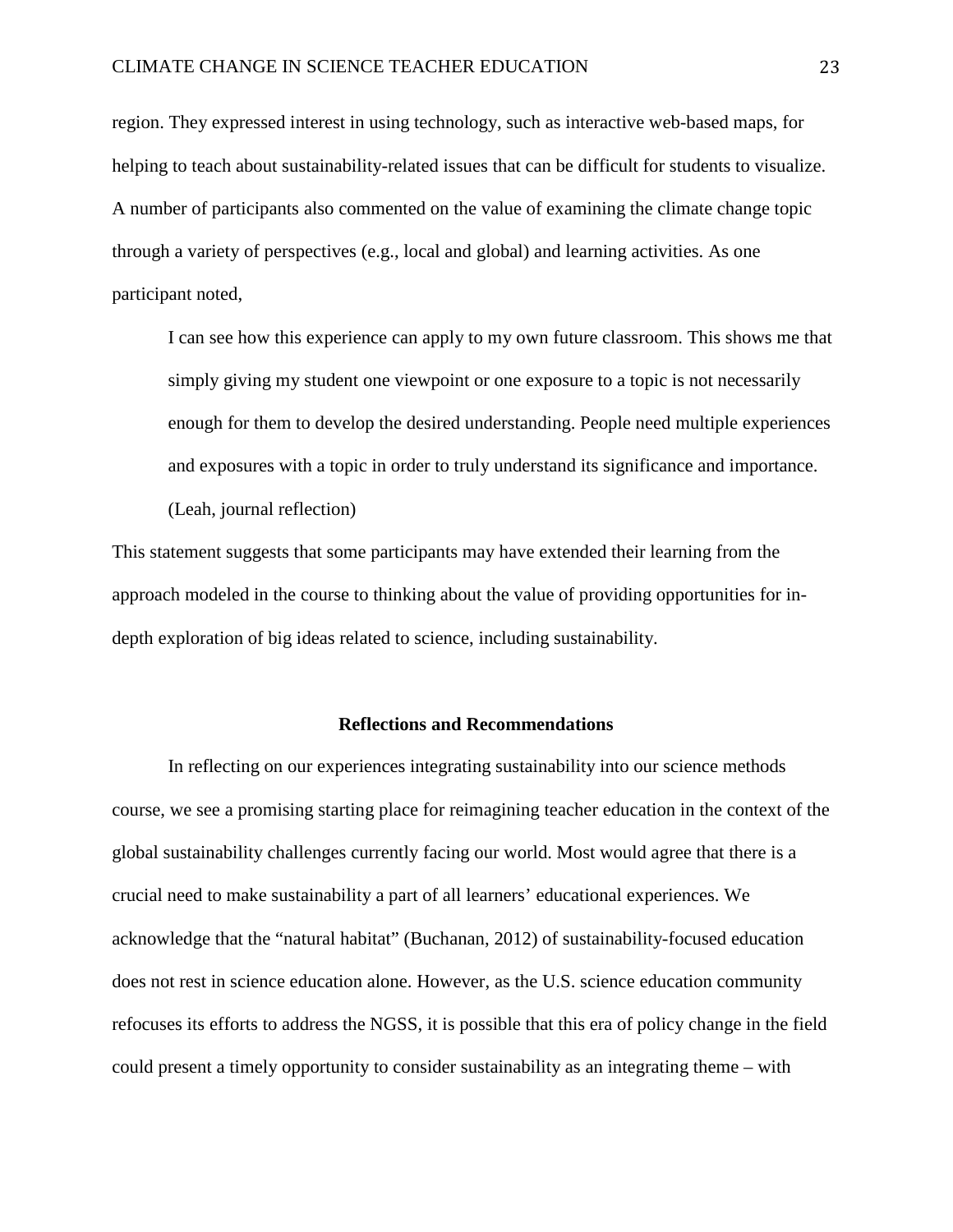science education leading the way for other disciplines. For sustainability to become wellintegrated into science education, approaches to teacher education matter. Fortunately, there is a "budding movement" (Nolet, 2009) to include sustainability in science teacher education, beginning with the introduction of *Education for Sustainability* frameworks in some nations and the nascent efforts now emerging in the U.S. To nurture and cultivate this movement, we benefit from sharing our experiences with one another as science teacher educators. Toward this end, we synthesize some of our key insights from our initial experiences integrating sustainability into a science methods course.

### **Framing Sustainability in Terms of Real-World Dilemmas**

We were drawn to the notion of framing sustainability in terms of real-world dilemmas, choosing to focus primarily on global climate change and its embedded sustainability concerns. Pointing to an increasingly familiar issue, now entering many U.S. science curricula with the introduction of the NGSS, helped make sustainability issues concrete for teacher candidates and facilitated envisioning possibilities for infusing sustainability topics into their future science teaching.

While we emphasized that sustainability includes environmental, economic, and social aspects, we found it productive to begin with the environmental dimensions of sustainability concerns, especially since these presented the clearest connections to school science curricula (e.g. topics covered in Life Science and Earth Science standards). From the starting place of environmental dimensions of sustainability concerns, we subsequently encouraged teacher candidates to consider economic and social impacts of the issue. For example, by engaging in the online sea level rise module, teacher candidates reasoned about how an environmental issue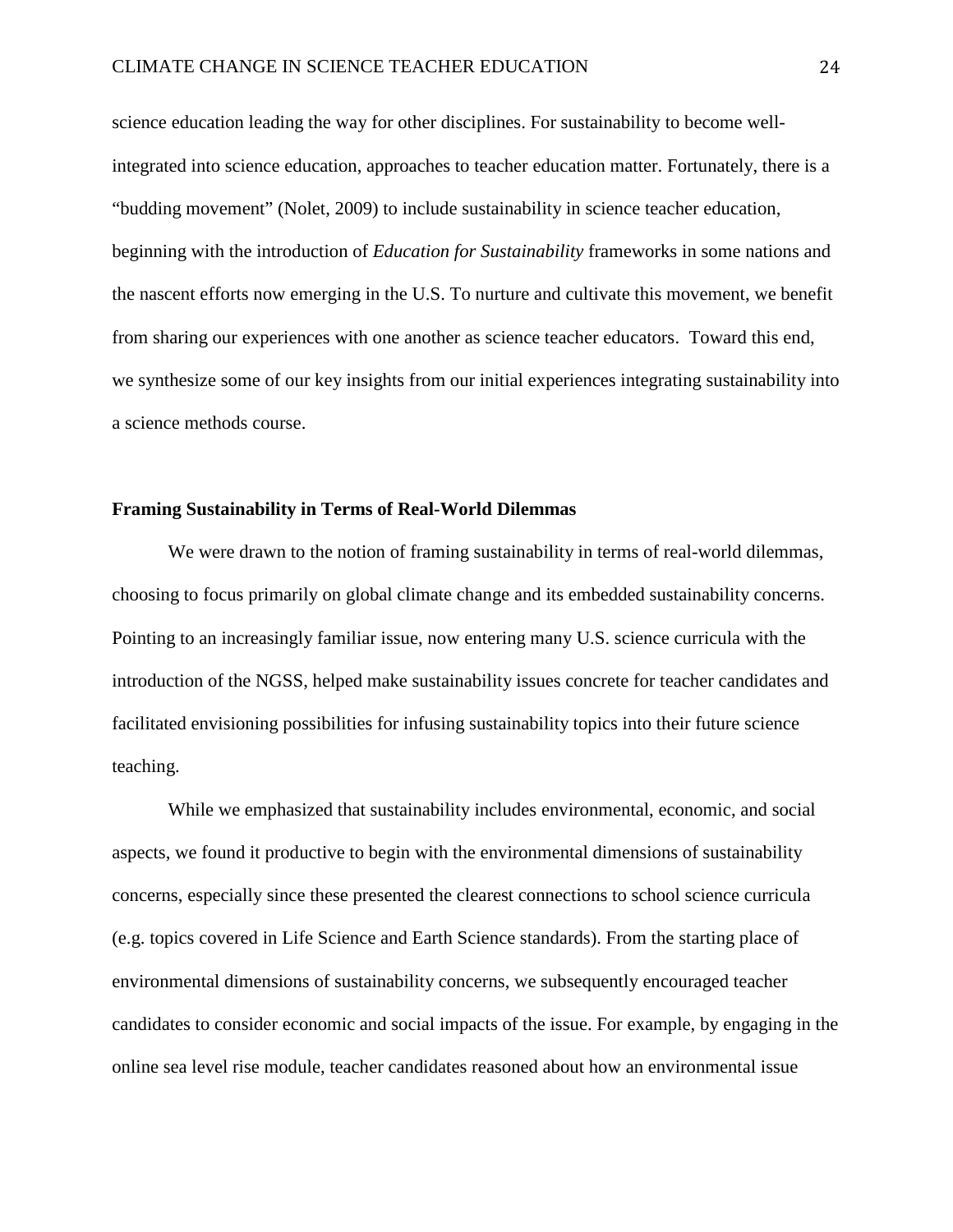could impact economics (e.g., tourism) and society (e.g. people's homes and livelihoods). A potential disadvantage that we noted is that this approach – that is, a focus on how environmental problems may impact the economy and human communities – may downplay the role of economics and human activities in leading to the environmental problems in the first place. We recommend, then, that teacher educators emphasize the reciprocal nature of the environmental, economic, and social dimensions of sustainability in the context of real world problems.

In addition, we noted the value of using real-world problems that can be examined on local and global scales. While examining future sea level rise impacts in our local region, as well as current impacts in other regions of the world – including developing nations, many teacher candidates expressed concern, empathy, and a sense of urgency regarding the problem. Conversation around these impacts on communities, regardless of their inhabitants' contributions to the problem of global warming, presented an opportunity for discussion of the moral and ethical issues embedded in science education, and dialogue amongst teacher candidates about how best to navigate potentially sensitive issues in the classroom. While beginning this conversation in the context of one real-world problem, teacher educators can also guide teacher candidates in considering ways that these pedagogical concerns and relevant teaching strategies can extend across other aspects of the curriculum.

### **Addressing Issues Teacher Candidates See as Relevant to Future Roles as Educators**

We noted that teacher candidates were most receptive to the sustainability focus of the course when they saw it as meeting their needs as future educators. In particular, they expressed a need to learn how to foster student understanding of the science behind sustainability issues, as well as their local and global relevance. In light of this observation, we recommend that science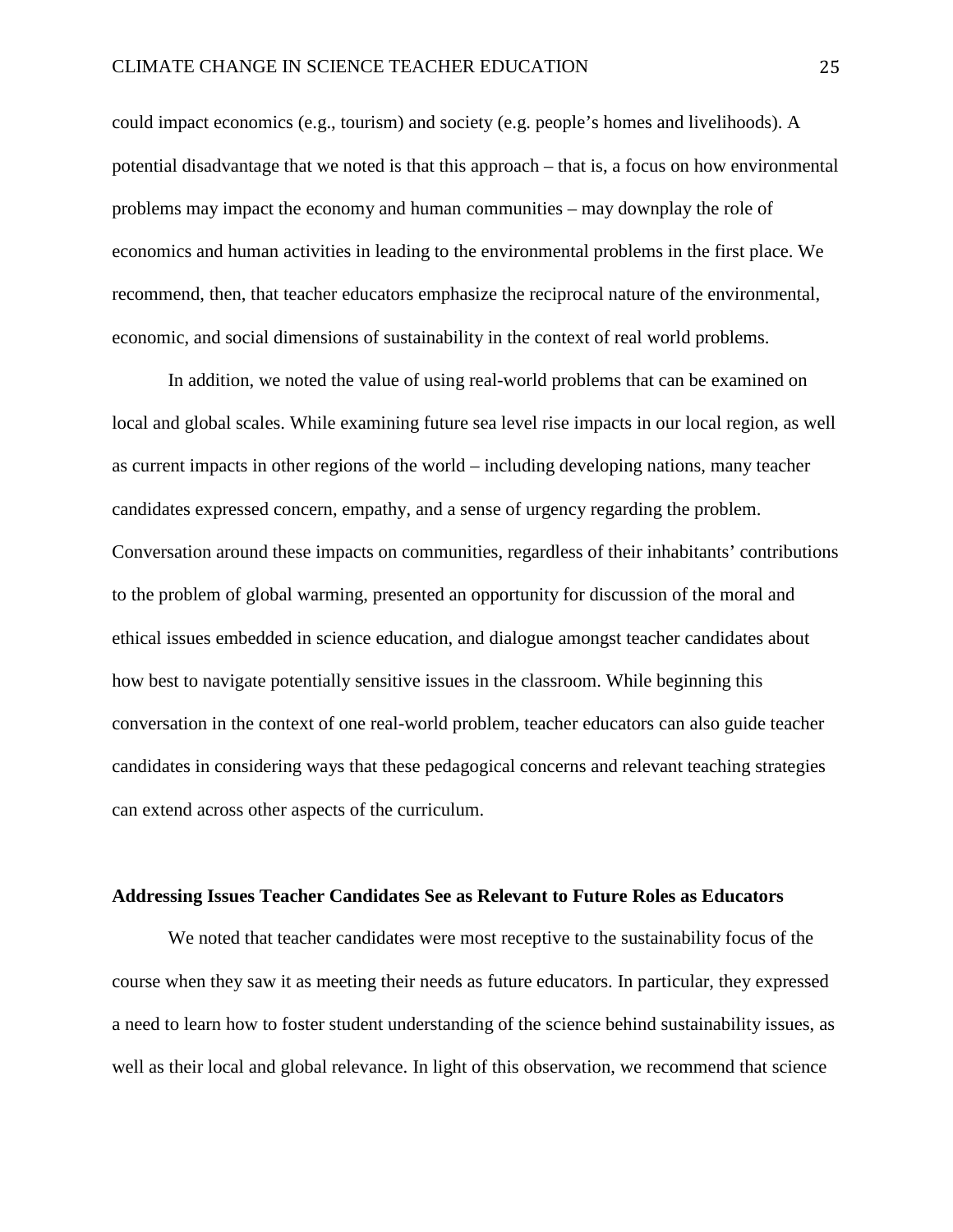teacher educators make explicit the ways in which activities within their sustainability-oriented courses can support teacher candidates in their future teaching contexts. Teacher candidates were particularly receptive to aspects of the course they saw as supporting them in areas in which they would be professionally evaluated as teachers, such as successfully teaching a standards-based curriculum.

We connected to standards by looking for connections to sustainability within the NGSS, infusing these into the learning activities embedded in our course, and making these connections explicit. We noted that within the NGSS, there was a range of possibilities for making connections to sustainability ideas. In introducing the NGSS and its relationship to sustainabilityoriented science teaching, we found it useful to choose one focal core practice (Data Analysis and Interpretation) to integrate across the course interventions as a way to model its application in different kinds of learning activities. After engaging in course activities, we encouraged our teacher candidates to note additional NGSS Cross-Cutting Concepts and Core Science Practices they had seen modeled in the activities. In general, they were able to identify a variety of NGSS connections, which provided an opportunity to recognize the ways that sustainability integration could foster the integration of NGSS ideas (e.g., Cause and Effect; Systems and System Models; Stability and Change). In addition to national science standards, we found it beneficial to make connections to our state environmental literacy plan and standards, which our teacher candidates would be responsible for teaching. Knowing that they would be expected to integrate the state Environmental Literacy Standards into their teaching, teacher candidates were interested in learning about them both for supporting their future science teaching practice and because knowledge of these relatively new standards could help support them as strong applicants for teaching jobs in our state.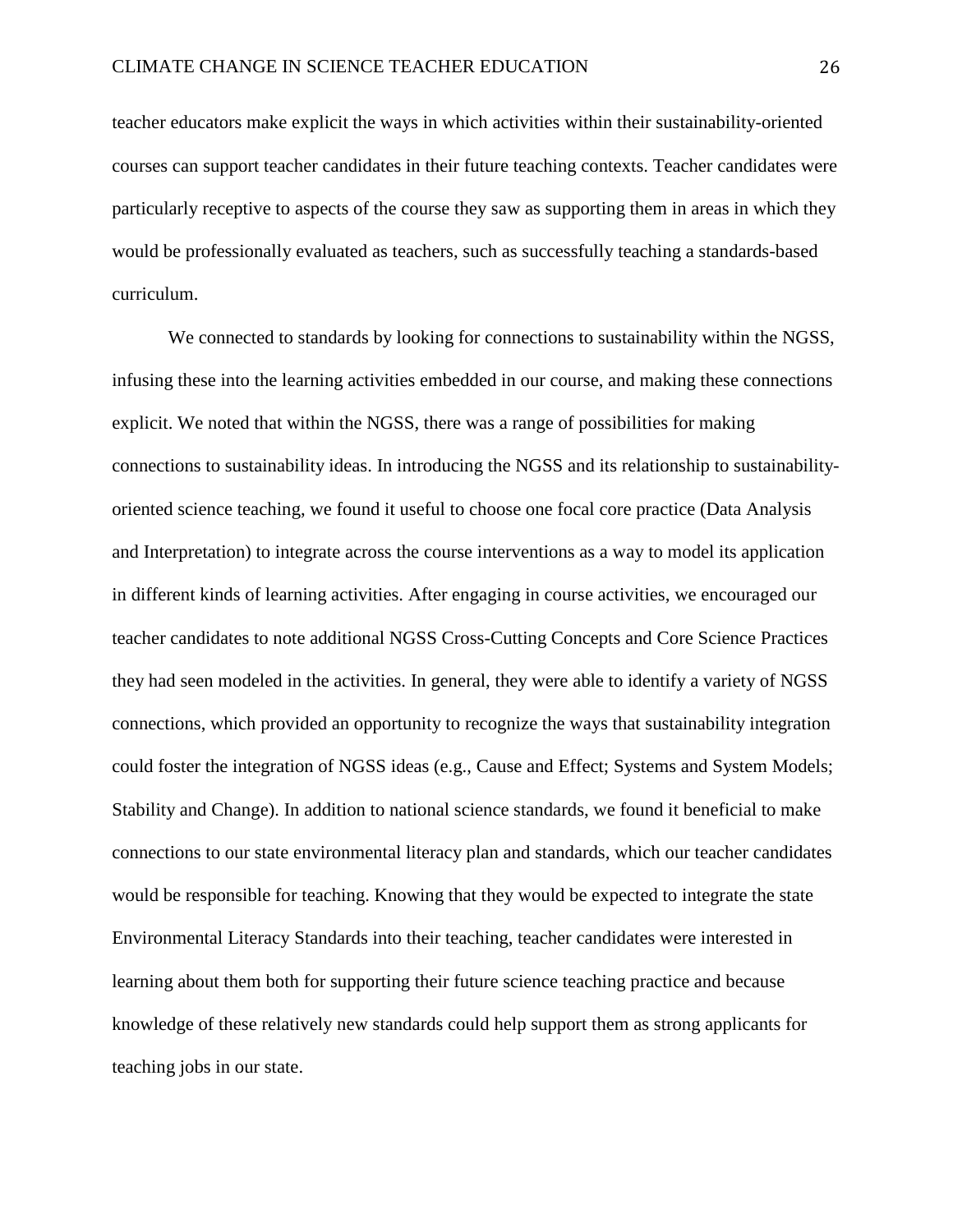Several other aspects of the course were particularly appealing to teacher candidates in terms of the activities' roles in supporting their needs as future teachers of science. First, teacher candidates were enthusiastic about being introduced to resources (particularly online resources) that could support their teaching, especially resources that could be immediately used by students (e.g., online educational games related to sustainability issues). They were also receptive to the strategies modeled in the course for integrating technology into science teaching, such as the model of the blended learning experience on sea level rise. Finally, the alternative forms of assessment we modeled, such as the pre- and post-intervention climate change drawings, were well received as strategies that encouraged learners' creativity and could support teacher candidates in meeting their goals as engaging teachers of science.

### **Presenting Sustainability in Creative Ways, Relevant to Teacher Candidates' Future Roles**

For most teacher candidates, we learned that our course was not their first introduction to sustainability. This meant that many came to our course with pre-existing ideas and varying levels of relevant background knowledge. Some came with a sense that sustainability was a "tired topic" that had been presented to them repeatedly as university students. Therefore, we found it essential to present sustainability in creative ways, and in ways teacher candidates saw as particularly applicable to their future roles as teachers – as opposed to simply teaching them about sustainability in general. This acknowledgement of their teacher identities, and their need to support their future students in understanding sustainability issues, was novel to most participating teacher candidates –even if the topic of sustainability itself was not.

In approaching sustainability in our course, we found it beneficial to include both sustainability-related science content and pedagogy. Prior research on the integration of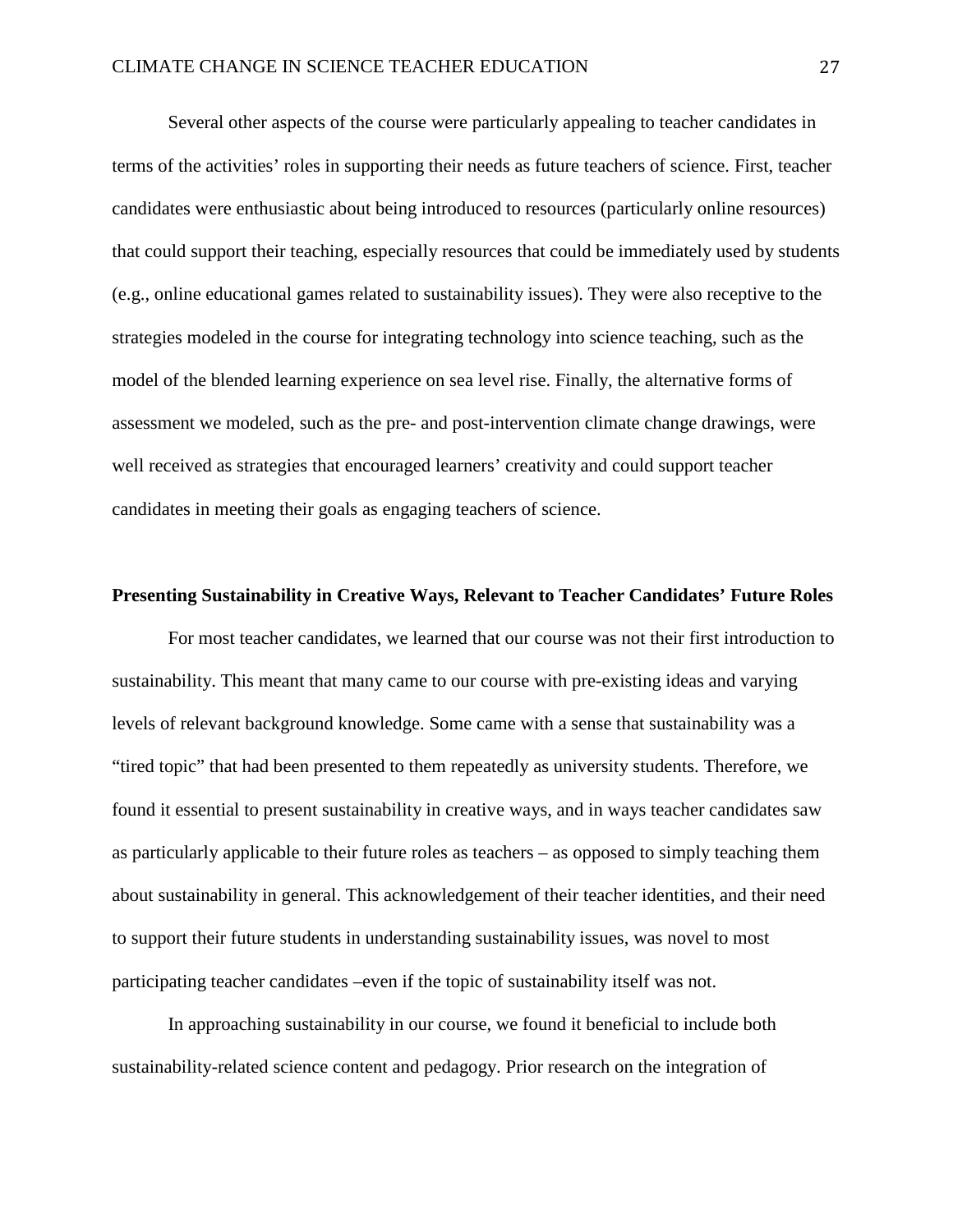environmental education and sustainability in teacher education has suggested that content-based and method-based approaches can both support teacher candidates' learning, and that the chosen approach should be the one that best meets their particular needs (Weiland & Morrison, 2013). We found that with teacher candidates coming to our course with diverse levels of background knowledge, incorporating both content and pedagogy enabled those who required additional sustainability-related science content background to learn more, while those who already had strong content knowledge could still benefit from the pedagogy aspect. In this way, a blended approached helped us to meet the needs of our diverse teacher candidates.

# **Incorporating Challenging Content and Ideas**

Along with our decision to include both content and pedagogical dimensions, came our decisions to introduce content at a relatively sophisticated level as well as to introduce some theory underlying our teaching approaches. We wondered how teacher candidates would respond to these choices. Overwhelmingly, we found that they were open to being challenged. For example, in the online sea level rise module (http://www.climateedresearch.org/sciencemethods/sea-level-rise), we challenged teacher candidates to examine sea level rise at the atomic-molecular level (e.g., the role of thermal expansion in contributing to sea level rise). In some cases, especially for those teacher candidates planning to teach in the early elementary grades, this level of content sophistication is beyond what would generally be required in the curricula they will teach. Nonetheless, teacher candidates were not resistant to interacting with complex science content, or at least did not express frustration about our decision to include it. In fact, some commented positively that they enjoyed being challenged and having the opportunity to expand their own content knowledge.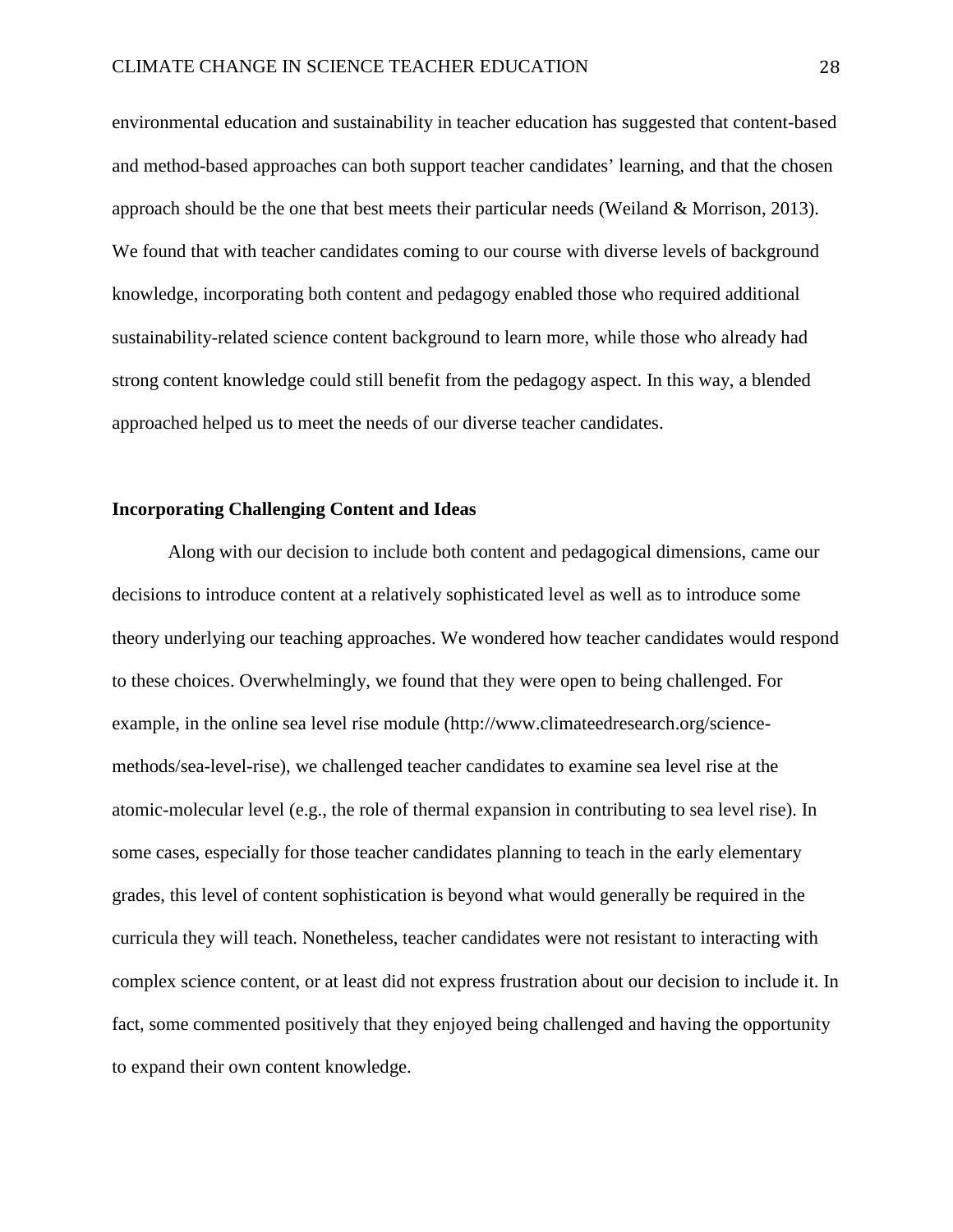Similarly, in planning the sustainability-infused course, we considered the potential advantages and drawbacks of spending time introducing new theoretical ideas. For example, in introducing sea level rise content, we considered whether or not teacher candidates would find a learning progressions theoretical perspective useful, and whether we should introduce the learning progression we had been developing on the topic of sea level rise. Ultimately, we opted to introduce learning progressions theory (e.g., the work of Gunckel, Covitt, Salinas, & Anderson (2012)) and our sea level rise learning progression in an effort to give teacher candidates a new way to think about their students' learning process as they engage in increasingly sophisticated science content related to sustainability. This was also a way to keep our teacher candidates up-to-date on current ways of thinking in the science education community. Teacher candidates were receptive to being introduced to theory—especially when we used analogies to help communicate theoretical ideas and when we presented concrete learning activities and tools that we could explain were theory-based. An important finding for us was that science teacher educators should not be hesitant in incorporating challenging science content, complex sustainability issues, or theoretical ideas into teacher education. We found that teacher candidates were receptive to these ideas and to opportunities that stretched their thinking, particularly if they were able to see how it would benefit them in their roles as teachers.

### **Conclusions**

We see great promise in the inclusion of sustainability in science teacher education, and believe that climate change can serve as a particularly useful focal topic in such efforts. By designing and implementing a sustainability-infused science methods course, we assisted our teacher candidates to begin examining sustainability as a potential unifying feature of their science curriculum. They considered ways in which their own actions had the potential to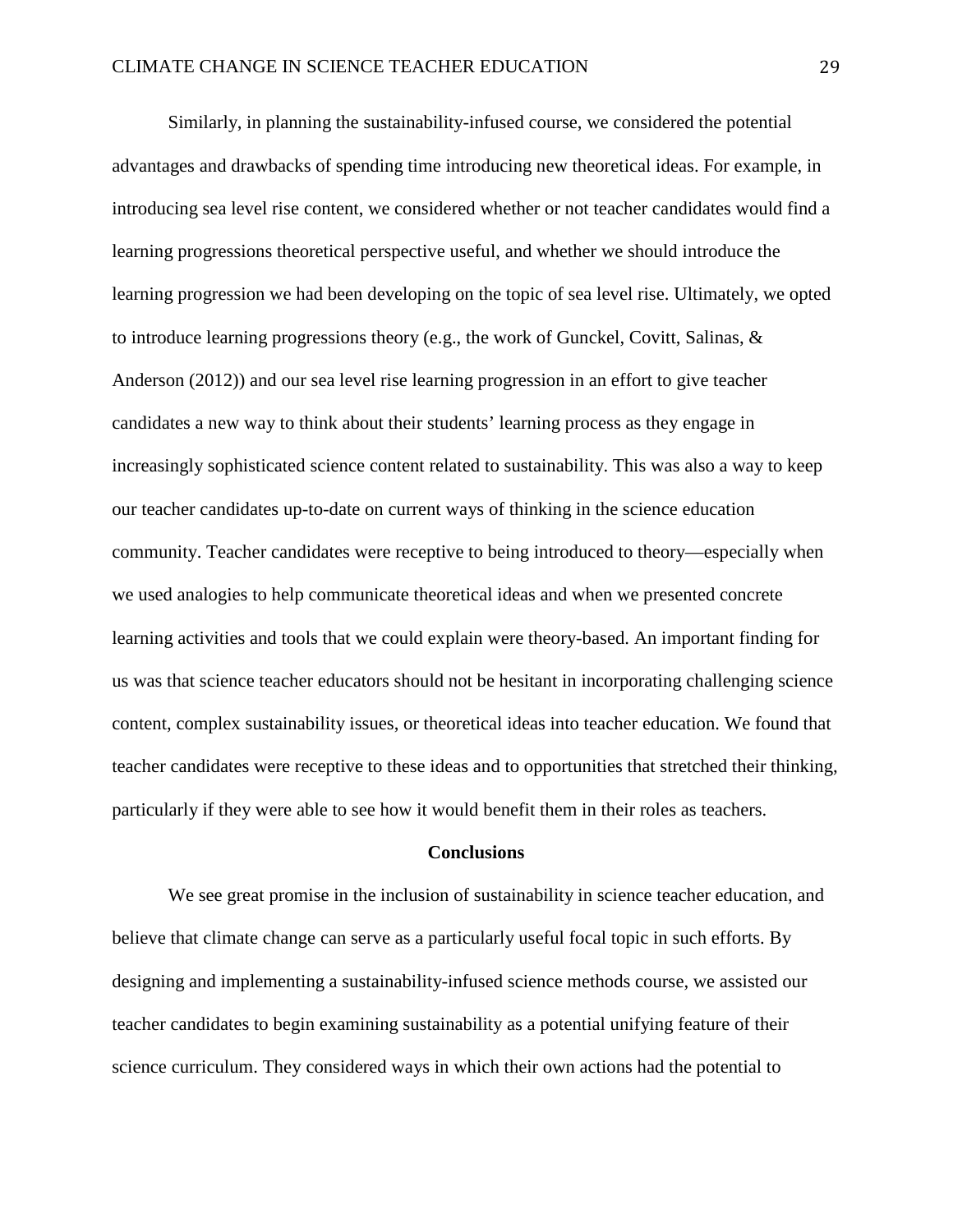contribute to a sustainable future by fostering learners' abilities to use science to understand global sustainability challenges, and eto ngage in scientifically informed decision-making and actions. Considering Nolet's (2009) argument for the education community's moral imperative to reform in ways that enable future generations to meet the grand challenges that lie ahead, we believe that the inclusion of sustainability in teacher education can contribute productively to this goal.

# **Author notes**

- This material is based upon work supported by the National Science Foundation under Grant No. 1043262. Any opinions, findings, and conclusions or recommendations expressed in this material are those of the author(s) and do not necessarily reflect the views of the National Science Foundation.
- The Science Methods course redesign reported here was completed as part of the Chesapeake Project, offered by the University of Maryland's Office of Sustainability: http://www.sustainability.umd.edu/content/curriculum/chesapeake\_project.php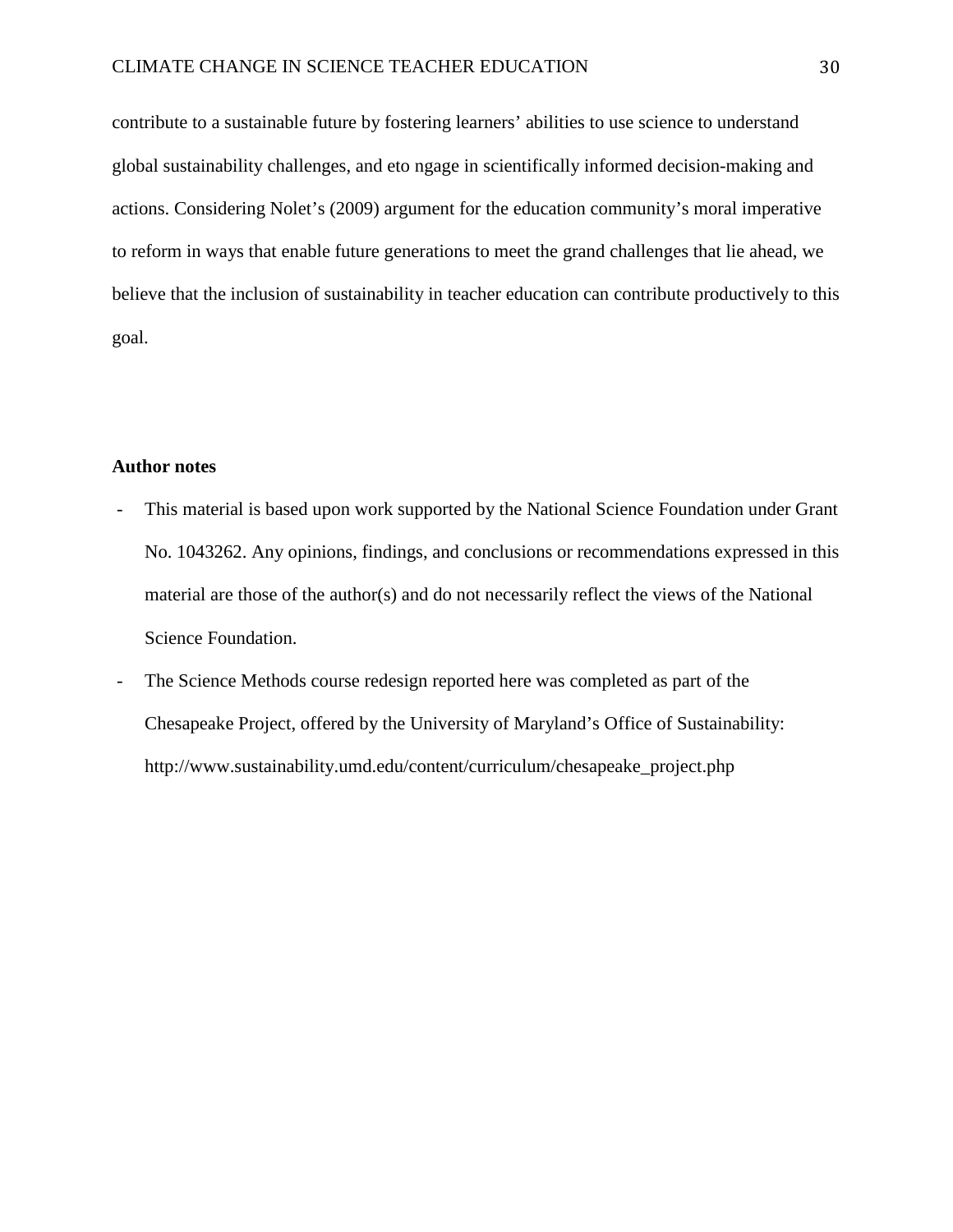#### **References**

- Achieve, Inc. (2013). *The Next Generation Science Standards*. Retrieved from http://www.nextgenscience.org/
- Buchanan, J. (2012). Sustainability education and teacher education: Finding a natural habitat? *Australian Journal of Environmental Education*, *28*(2), 108-124.
- Bybee, R.W. (2010). Advancing STEM education: A 2020 vision. *Technology and Engineering Teacher, 70*(1), 30-35.
- Council of Chief State School Officers' Interstate Teacher Assessment and Support Consortium (InTASC). (2013). *Model core teaching standards and learning progressions for teachers 1.0*. Retrieved from http://www.ccsso.org/Documents/2013/2013\_INTASC\_Learning\_Progressions\_for\_Teac hers.pdf
- Gunckel, K. L., Covitt, B. A., Salinas, I., & Anderson, C. W. (2012). A learning progression for water in socio‐ecological systems. *Journal of Research in Science Teaching*, *49*(7), 843-868.
- Hestness, E., McGinnis, J. R., Riedinger, K., & Marbach-Ad, G. (2011). A study of teacher candidates' experiences investigating global climate change within an elementary science methods course. *Journal of Science Teacher Education*, *22*(4), 351-369.
- Intergovernmental Panel on Climate Change (IPCC). (2013). Climate change 2013: The physical science basis. Contribution of Working Group I to the Fifth Assessment Report of the Intergovernmental Panel on Climate Change. T.F. Stocker, D. Qin, G.-K. Plattner, M. Tignor, S.K. Allen, J. Boschung, A. Nauels, Y. Xia, V. Bex, and P.M. Midgley (Eds.). Cambridge: Cambridge University Press.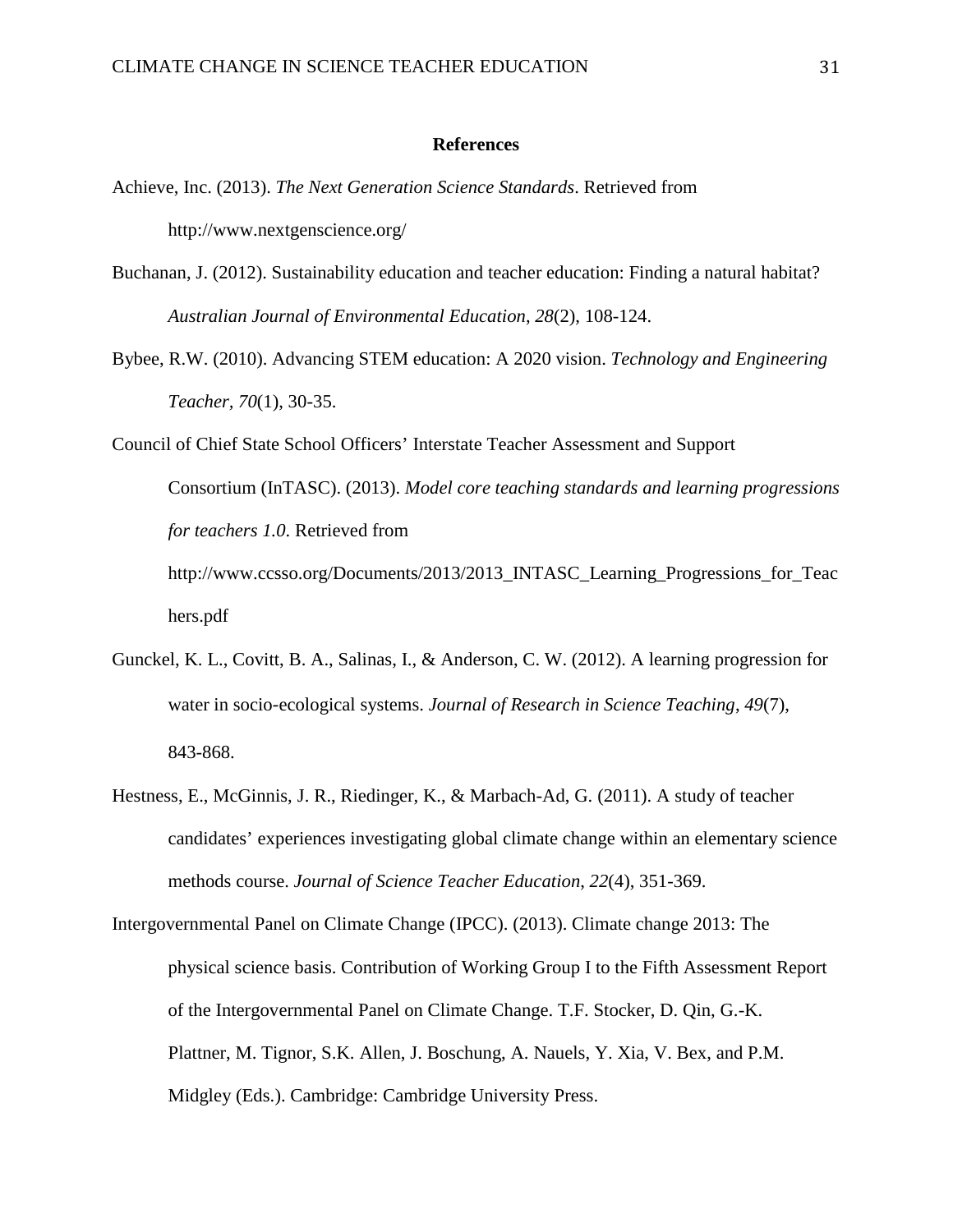- Katz, P., McGinnis, J. R., Hestness, E., Riedinger, K., Marbach‐Ad, G., Dai, A., & Pease, R. (2011). Professional identity development of teacher candidates participating in an informal science education internship: a focus on drawings as evidence. *International Journal of Science Education*, *33*(9), 1169-1197.
- Maryland State Department of Education (MSDE). (2011). Maryland environmental literacy standards. Retrieved from http://www.msde.maryland.gov/NR/rdonlyres/EC79EC27- 40BF-4017-894B-63A12A89A3D1/31625/MD\_ELIT\_STANDARDS.pdf
- Maxwell, J.A. (2013). *Qualitative research design: An interactive approach*. Thousand Oaks: Sage.
- McGinnis, J. R., Hestness, E., & Riedinger, K. (2011). Changing science teacher education in a changing global climate: Telling a new story. In J. Lin & R. Oxford (Eds.), *Transformative Eco-Education For Human Survival: Environmental Education In A New Era* (pp. 117-133). Charlotte, NC: Information Age Publishing.
- National Research Council (NRC). (2012). *A Framework for K-12 Science Education: Practices, Crosscutting Concepts, and Core Ideas.* Committee on a Conceptual Framework for New K-12 Science Education Standards. Board on Science Education, Division of Behavioral and Social Sciences and Education. Washington, DC: The National Academies Press.
- Nolet, V. (2009). Preparing sustainability-literate teachers. *Teachers College Record*, *111*(2), 409-442.
- North American Association for Environmental Education. (2013). Environmental literacy plans. Retrieved from http://eelinked.naaee.net/n/elp
- Odgers, B.M. (2009). Incorporating education for sustainability into a pre-service elementary school teachers' program. *International Journal of Learning*, *16*(9), 401-417.